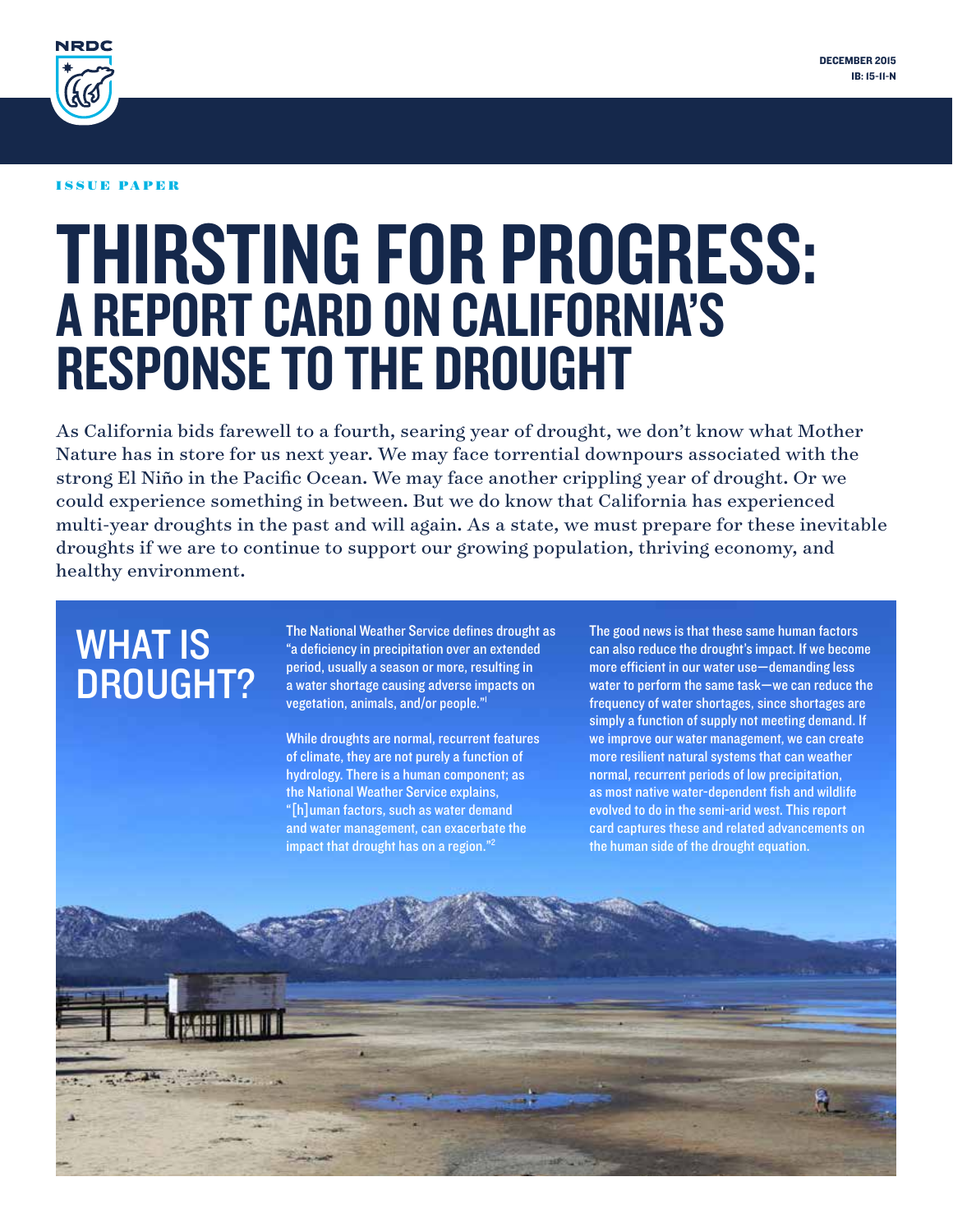To help the state better prepare for future droughts, we took a look back at the State of California's response under Governor Brown's leadership to the current drought and assessed successes and shortcomings. We focused on five categories that we believe represent the highest priority strategies to achieve a sustainable and drought-resilient water future, one that better insulates the population and its natural resources from the vagaries of hydrology. NRDC and the Pacific Institute identified these five strategies in a report published in 2014 called *[The Untapped Potential of California's Water Supply: Efficiency,](http://www.nrdc.org/water/ca-water-supply-solutions.asp)  [Reuse, and Stormwater](http://www.nrdc.org/water/ca-water-supply-solutions.asp)*. These strategies are:



These five strategies are top priority for a host of reasons. First, California has considerable untapped potential to reduce demand and increase supply by improving efficiency in urban and agricultural water use, capturing local rainwater, and recycling and reusing water. The NRDC and Pacific Institute analysis concluded that these four tools could reduce withdrawals from rivers, streams, and groundwater aquifers by 10.8 to 13.7 million acre-feet of water annually.<sup>3</sup> That is more water, on average, than is used in all of California's urban centers per year.<sup>4</sup>

Second, the San Francisco Bay-Delta is the largest estuary on the west coast of the Americas and is California's primary hub for moving water from north to south. It is also in severe decline as populations of native salmon and other species plummet due, in part, to excessive water diversions.5 Restoring the health of the Delta is critical to maintaining it as a future water supply; thriving agricultural and recreational center; and habitat for hundreds of species of native fish, birds and wildlife.6

Finally, the state has codified the importance of pursuing these strategies in the 2009 Delta Reform Act, in which the Legislature declared:

■ "The policy of the State of California is to reduce reliance on the Delta in meeting California's future water supply needs through a statewide strategy of investing in improved regional supplies, conservation, and water use efficiency. Each region that depends on water from the Delta watershed shall improve its regional self-reliance for water through investment in water use efficiency, water recycling, advanced water technologies, local and regional water supply projects, and improved regional coordination of local and regional water supply efforts;"7 and

■ "The policy of the State of California is to achieve the following objectives that the Legislature declares are inherent in the coequal goals for management of the Delta:

 $\overline{a}$ 

 (a) Manage the Delta's water and environmental resources and the water resources of the state over the long term.

 (b) Protect and enhance the unique cultural, recreational, and agricultural values of the California Delta as an evolving place.

 (c) Restore the Delta ecosystem, including its fisheries and wildlife, as the heart of a healthy estuary and wetland ecosystem."8

Californians across the state have stepped up to meet the challenges of the drought—cutting water use by more than 25 percent in urban areas during the summer of 2015. The state has made significant advancements on other water strategies during the drought—most notably, securing passage of the first-ever statewide sustainable groundwater management act in 2014, and securing passage of a \$7.5 billion water bond in 2014 to help pay for needed water improvements.9 The Sustainable Groundwater Management Act represents an important milestone toward improving California's overall water management, but it also heightens the need for alternative water supply strategies and complementary surface water protections. In order to achieve groundwater sustainability, the state will need to reduce the demand for groundwater by accelerating improvements in agricultural water use efficiency, in particular, as well as increasing the use of recycled water and capture of stormwater to replenish depleted groundwater basins. Reduced groundwater availability (and excessive groundwater pumping) also threaten to heighten pressure on already-overtapped rivers, streams, and estuaries, increasing the need for firm and enforceable flow objectives in surface water resources. We have focused here on the tools needed to help achieve the goal of sustainable groundwater and surface water use over the long term.

To assess the state's performance over the course of the drought, we developed eight "yes" or "no" questions related to each strategy, and assigned one point for each "yes" answer, and zero points for each "no" answer. Points translate to a letter grade as follows:

| $8$ points = $A$ | $5$ points = B-    | 2 points = $D$        |
|------------------|--------------------|-----------------------|
| 7 points = $A$ - | $4$ points = C     | $1$ point = D-        |
| $6$ points = B   | $3$ points = $C$ - | 0 points $=$ $\bf{F}$ |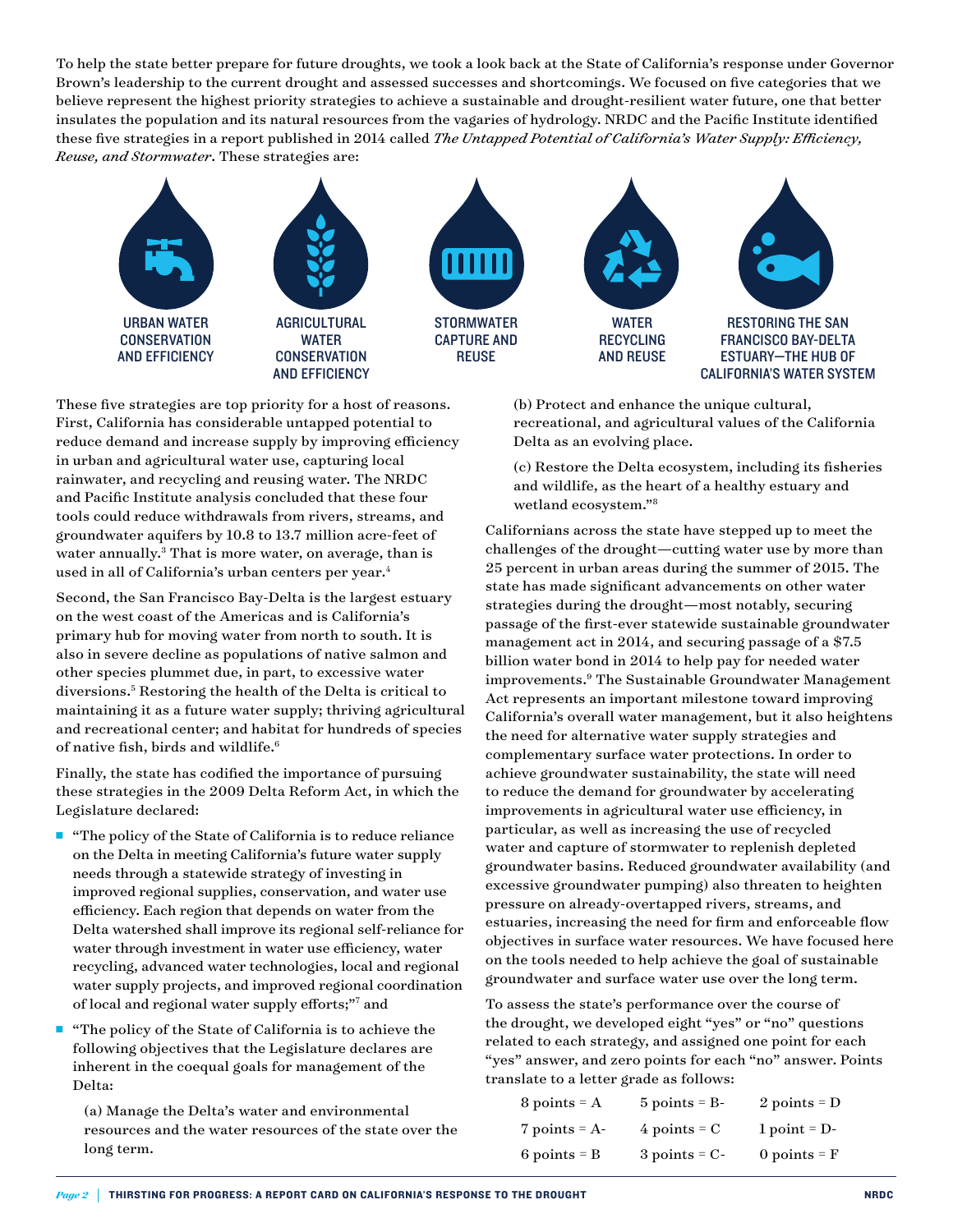#### Figure 1. Total potential water supply and demand changes with four drought response strategies, in thousand acre-feet per year, by hydrolic region



Table 1. Statewide water supply and demand changes with four drought response strategies

|                                                   | THINGH ACTC TCCL DCL VCAL/ |
|---------------------------------------------------|----------------------------|
| Agricultural water conservation and<br>efficiency | $5.6 - 6.6$                |
| Urban water conservation<br>and efficiency        | $2.9 - 5.2$                |
| <b>Water reuse</b>                                | $1.2 - 1.8$                |
| Stormwater capture                                | $0.4 - 0.6$                |

nal potential to capture stormwater in other regions of the state, although we did not evaluate that here. The values shown in this figure represent the midpoint of the ranges for each strategy.

*Source:* "The Untapped Potential of California's Water Supply," NRDC and Pacific Institute (2014).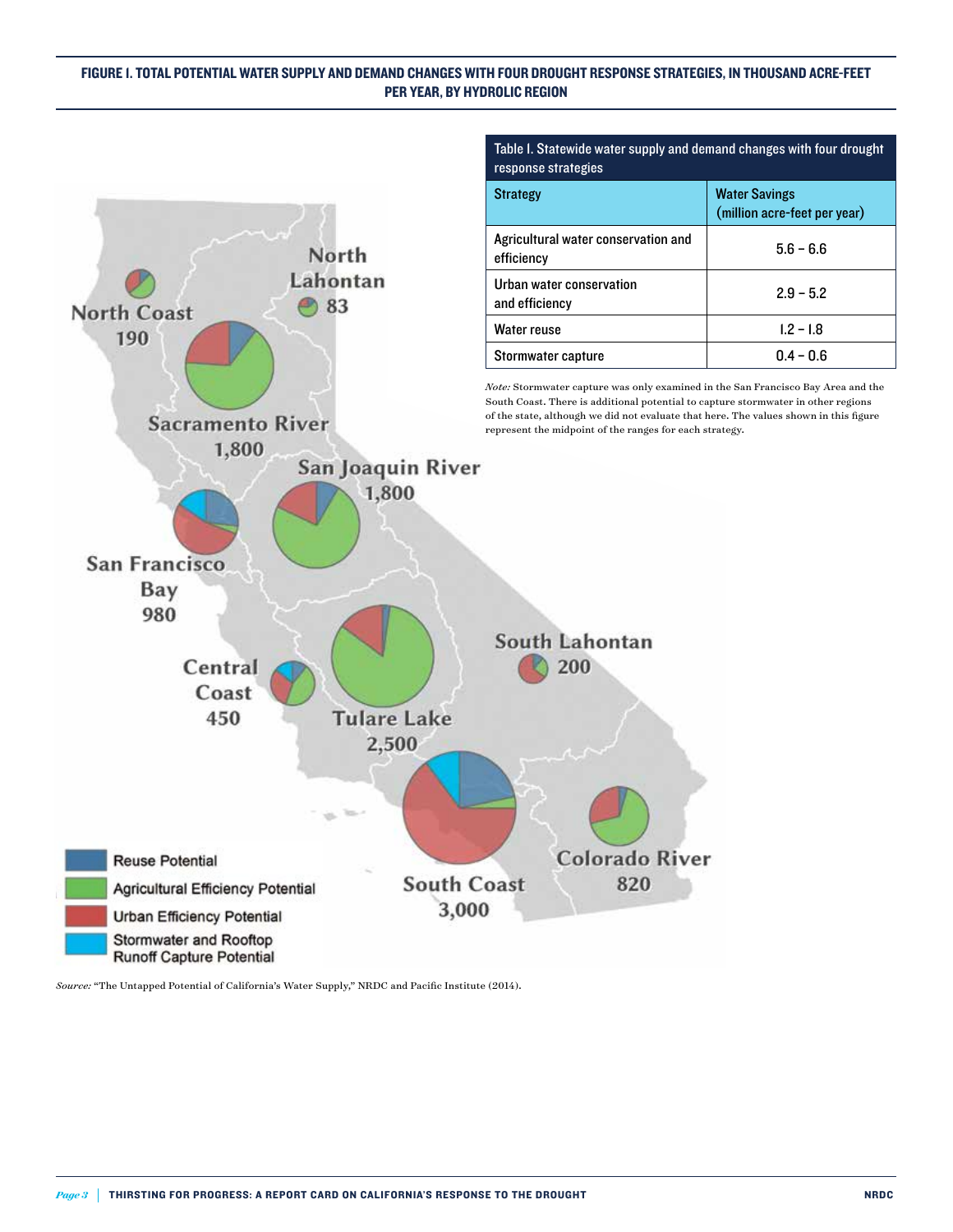

## Urban Water **CONSERVATION** and Efficiency

#### **GRADING CRITERIA**

|                         | I. Has the state set meaningful water<br>conservation targets for urban users?                                           |
|-------------------------|--------------------------------------------------------------------------------------------------------------------------|
|                         | 2. Has the state enforced water conservation<br>targets?                                                                 |
| $\overline{\mathsf{v}}$ | 3. Has the state achieved the targets?                                                                                   |
|                         | 4. Has the state imposed monitoring and reporting<br>requirements to measure urban water use?                            |
|                         | 5. Has the state implemented an effective strategy<br>to reduce landscape water use?                                     |
|                         | 6. Has the state implemented an effective strategy<br>to improve plumbing fixture and appliance water<br>use efficiency? |
|                         | 7. Is the state enforcing the tools at its disposal<br>to improve urban water use efficiency?                            |
|                         | 8. Has the state utilized conservation-based<br>pricing to improve efficiency?                                           |
| POINTS:                 | <b>GRADE:</b>                                                                                                            |

Urban water use accounts for about 20 percent of California's overall developed water supply. [NRDC and Pacific Institute analysis](http://www.nrdc.org/water/ca-water-supply-solutions.asp) shows that improved water conservation and efficiency could reduce urban water use by up to 5.2 million acrefeet annually through measures like replacing thirsty lawns with beautiful succulent gardens and other drought-tolerant landscapes, upgrading household appliances, and repairing leaks.<sup>10</sup> As the drought has lengthened and worsened, the Brown Administration has taken increasingly bold action toward capturing this urban efficiency potential and stretching California's strained water supplies, now and in the future.

#### Establishing, Enforcing, Achieving, and Monitoring Water Conservation Targets

In January 2014, Governor Brown declared a drought emergency and called on Californians to voluntarily reduce their water use by 20 percent.<sup>11</sup> This call went largely unheeded, with urban water use declining by a mere 4 percent in June 2014,<sup>12</sup> until in April 2015, the governor converted this urban conservation request into a mandatory requirement for a 25 percent statewide reduction.<sup>13</sup> This laudatory action prompted results, with urban water use declining by 27 percent in June  $2015<sup>14</sup>$  by more than 31 percent in July 2015,<sup>15</sup> and close to 27 percent in August 2015.16 That translates to 611,566 acre-feet of water saved in those three months—51 percent of the way toward the state's goal of saving 1.2 million acre-feet of water in the urban sector in 2015.17 By comparison, the water saved in these three months is more than triple the highest estimated annual yield of new water supplies from two controversial, multi-billion dollar proposed surface storage projects: Temperance Flat Dam on the upper San Joaquin River (long-term yield estimated between 61 to 87 thousand acrefeet per year)<sup>18</sup> and raising Shasta Dam (long-term yield estimated between 47.3 and 113.5 thousand acre-feet per year).19

The State Water Resources Control Board (SWRCB) which is responsible for implementing the Governor's conservation requirement—has imposed monthly monitoring and reporting requirements on urban water agencies that provide critical information for measuring and enforcing urban efficiency improvements,<sup>20</sup> and has pursued enforcement actions against water suppliers who fail to meet the state's mandates.21 The SWRCB is widely expected to extend water conservation requirements in 2016.

#### Reducing Landscape Water Use

About half of California's urban water use—4.2 million acre-feet per year—is outdoors. The vast majority is used for watering landscapes, and some for washing cars or sidewalks and filling pools or spas.<sup>22</sup> Outdoor water conservation could yield big savings. Converting existing landscapes to water-efficient plants could save a total of 2.9 million acre-feet per year.<sup>23</sup>

The Brown Administration has made impressive strides toward reducing water use on ornamental, water-intensive landscapes. Governor Brown's Executive Order B-29-15, issued in April 2015, prohibited irrigation outside new buildings other than drip or microspray and required that the State's Model Water Efficient Landscaping Ordinance be updated to increase landscape water efficiency through irrigation, graywater use, onsite stormwater capture, and limitations on turf.24 The Department of Water Resources (DWR) responded with a revised ordinance that includes strategies for better water and landscape stewardship in new construction, but falls short of several changes that would transform our turf-heavy outdoor spaces to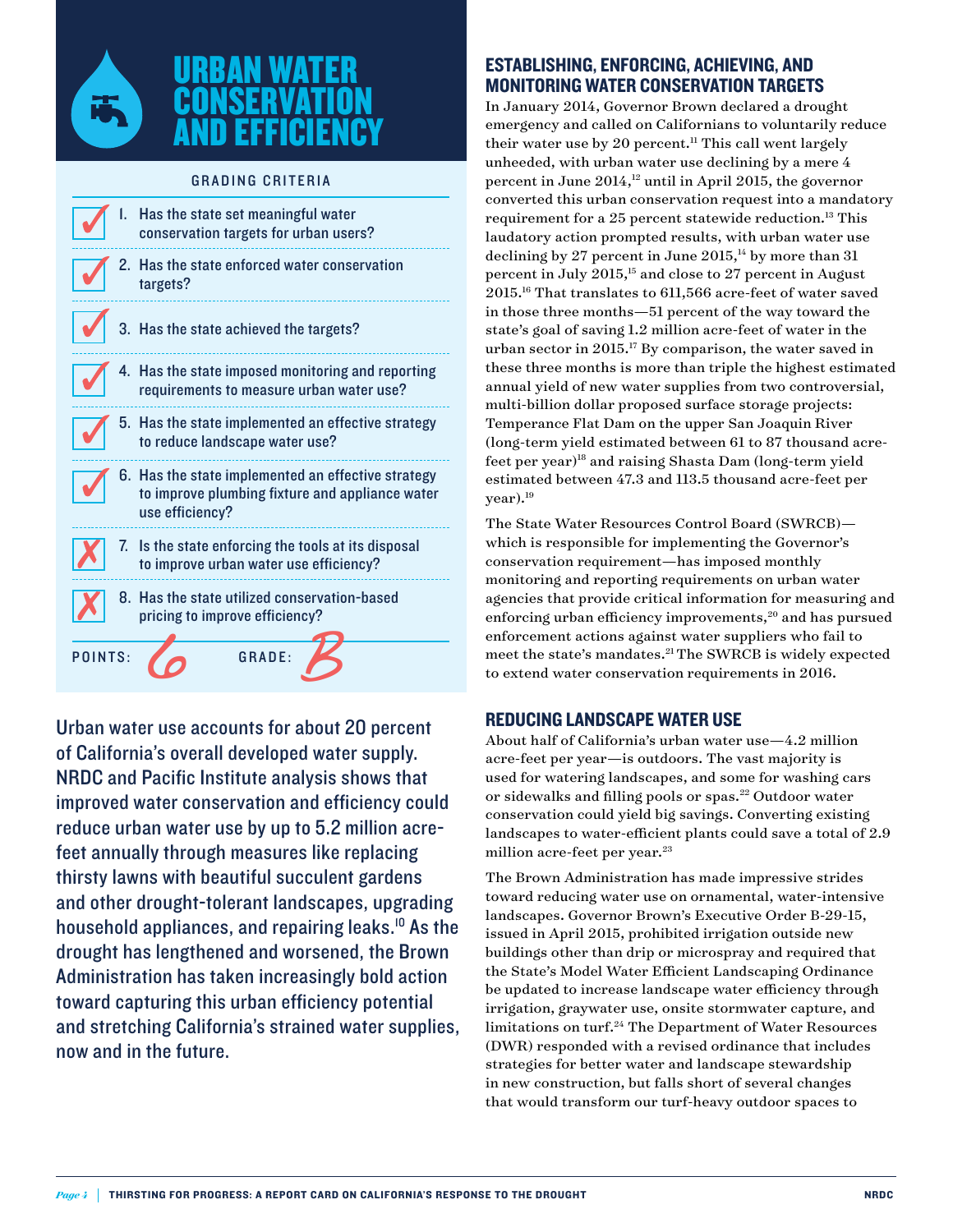#### Figure 2. Statewide conservation results, water production june 2014 – october 2015





Note: The fluctuation in baseline water production fiqures is due to a provision in the emergency regulation adopted by the SWRCB on May 5, 2015 that allows suppliers to subtract water delivered for commercial agriculture. Provided they have commercial agriculture certications, suppliers are allowed to subtract this water use from both the reporting month and respective baseline month. *Data source:* SWRCB (2015).

sustainable, pollution-reducing, climate-appropriate landscapes.25 Further revisions of the model landscape ordinance should (1) prohibit turf as ornamental ground cover in new residential developments (rather than limiting it to 25 percent of landscape), (2) require onsite rainwater catchment and stormwater retention in new developments (rather than merely recommending it), and (3) require that meters be installed to measure water use for irrigation on all parcels covered by the ordinance (not just new commercial landscapes).26

The SWRCB should narrow its definition of "commercial agriculture" so that it does not exempt large suburban yards from water consumption reductions. Its current broad definition includes large-lot subdivisions planted with avocado and citrus trees. Thus, suburban hobby farms and ranchettes are able to subvert the 25 percent urban conservation requirement.

#### Improving Plumbing Water Use Efficiency

In April 2015, the California Energy Commission (CEC) took emergency action based on Executive Order B-29-15, and at NRDC's urging, to ensure that the toilets, urinals, and faucets sold in California be the most water-efficient in the country. According to the CEC, the new plumbing efficiency standards will reduce the state's water use by more than 100 billion gallons per year, once the current stock of products is turned over. $27$  To put that into perspective, these standards will save about three times the annual water use of San Francisco. In the first year, the state expects to save 10 billion gallons of water.

Additionally, and again at NRDC's urging, the CEC adopted a rule that all new showerheads operate with a maximum flow of 2 gallons per minute (gpm) by July 2016, with a further reduction to 1.8 gpm by July 2018. These new standards put the state on track to save as much water as San Francisco's annual use (38 billion gallons) by 2028.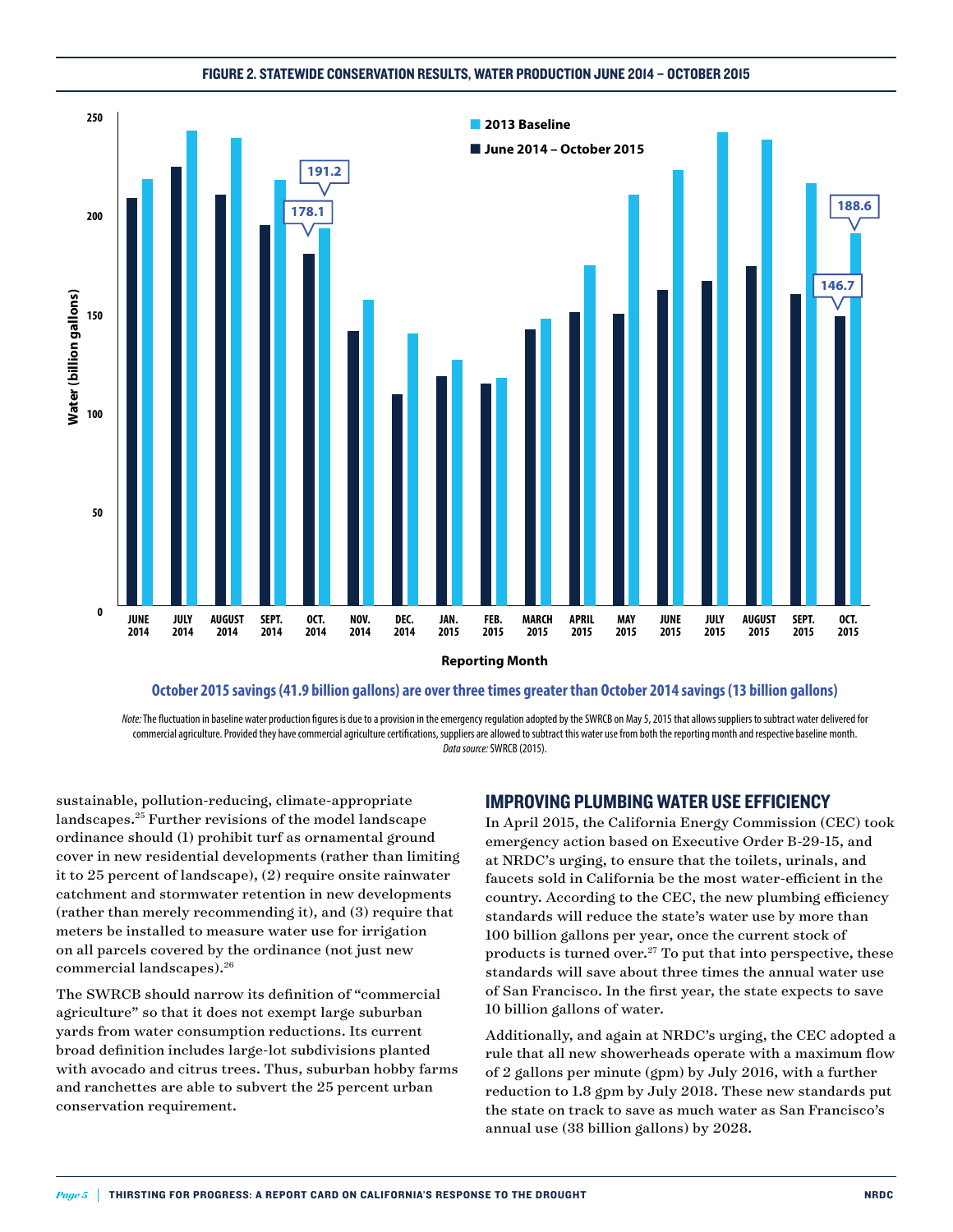The CEC's standards surpass those set by the EPA's WaterSense program, which sets national voluntary standards for water-efficient products similar to ENERGY STAR for energy-efficient products.28 California's standards for urinals, residential lavatory faucets, and showerheads are all more stringent than those set for the WaterSense program. No other state has stronger standards.

Executive Order B-29-15 also directed the CEC to establish a rebate program to replace inefficient appliances. The CEC proposed offering a \$100 rebate to customers who replace an inefficient clothes washer with a new ENERGY STAR model. However, since funding has not been secured, the program has yet to launch. NRDC continues to work with energy utilities to offer appliance recycling programs for clothes washers so that inefficient machines that have been replaced are not reused.

#### Enforcing TOOLS TO ENHANCE Urban Water Use Efficiency

Water efficiency improvements will be delayed unless outdated plumbing fixtures are addressed. In 2009, California enacted legislation (SB 407) requiring that inefficient plumbing fixtures be replaced with efficient fixtures by 2017 in residential buildings and 2019 in commercial buildings. Few water suppliers or local jurisdictions have set out enforcement strategies. The state should do more to ensure effective enforcement of this requirement. NRDC has recommended that DWR prioritize SB 407 implementation in their Integrated Water Management Grant Program Guidelines, that the SWRCB declare that inefficient plumbing fixtures in pre-1994 buildings are a wasteful and unreasonable use of water, and that water suppliers are obligated to eliminate them. To date, the state has not moved to ensure enforcement of these requirements.

In addition, the California Department of Housing and Community Development (HCD) has ignored recommendations from the Green Code Advisory Committee, NRDC, and other stakeholders concerning improvements to the state residential green building code, CALGreen. By ignoring these recommendations, HCD is preventing the state from reaching Governor Brown's



water conservation targets. HCD should strengthen these requirements by removing unnecessarily high minimum flow requirements for faucets that prevent installing the most efficient faucets, reducing the water used by metered faucets (those that automatically dispense water) in residential buildings, permitting multiple options to achieve hot water on demand, and aligning the codes for shower mixing valves with new showerhead efficiency standards, among other strategies.

#### Expediting Pricing Water for Conservation

Executive Order B-29-15 directed the SWRCB to adopt emergency regulations directing urban water suppliers to develop conservation pricing structures. The SWRCB has solicited comments on potential rate policies, but has not yet adopted a measure, nor released a plan of action or timetable for doing so.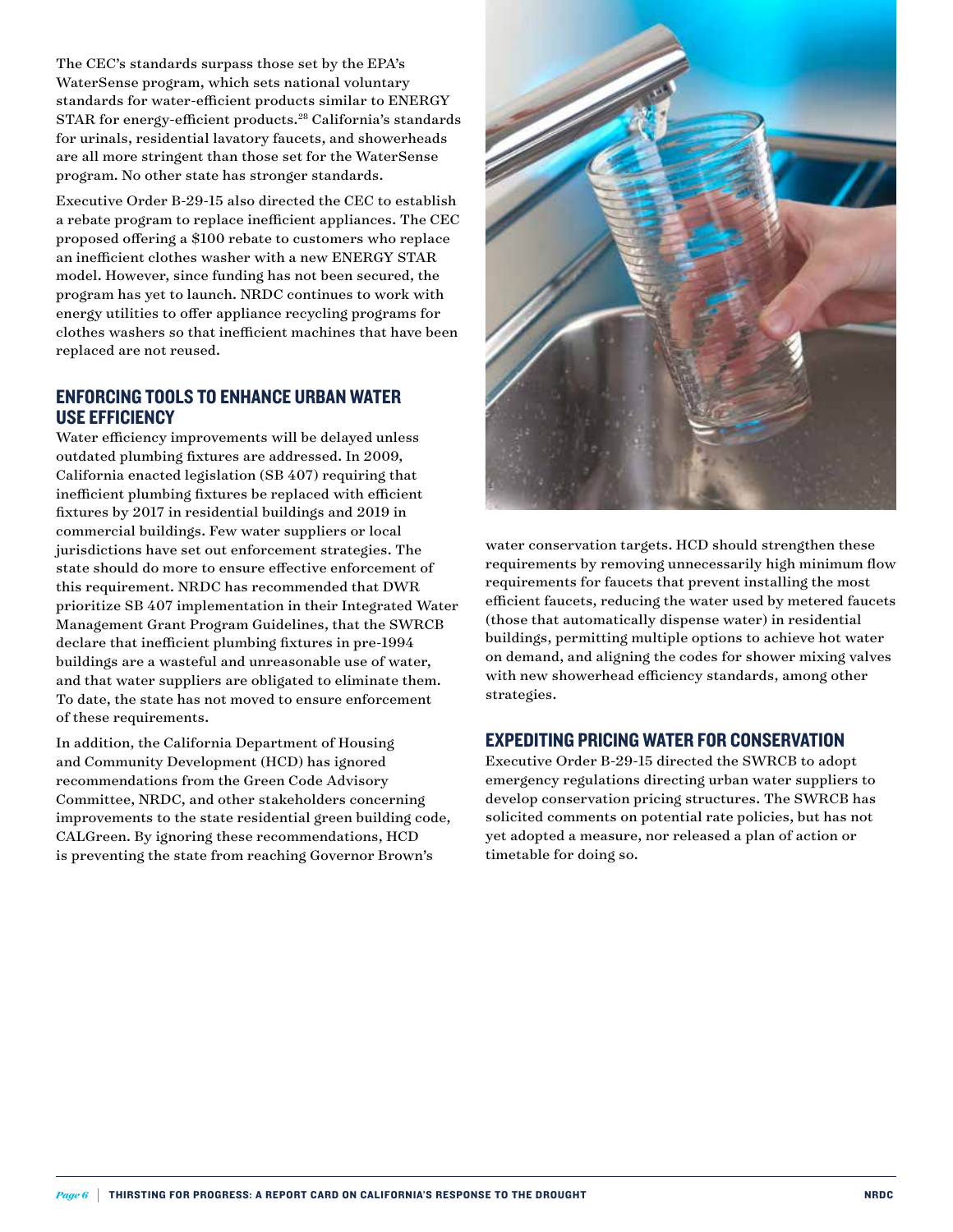

## **AGRICULTURAL WA CONSERVATION A EFFICIENCY**

#### **GRADING CRITERIA**

|         |    | I. Has the state set meaningful water<br>conservation targets for agricultural users?                                                 |
|---------|----|---------------------------------------------------------------------------------------------------------------------------------------|
|         |    | 2. Has the state enforced existing requirements?                                                                                      |
|         |    | 3. Is the state on track to achieve existing<br>requirements?                                                                         |
|         |    | 4. Is the state appropriately incentivizing improved<br>agricultural water use efficiency?                                            |
|         |    | 5. Has the state improved planning, monitoring and<br>reporting requirements for agricultural water use?                              |
|         |    | 6. Has the state implemented an effective strategy<br>to increase adoption of water efficient irrigation<br>methods and technologies? |
|         | 7. | Has the state provided funding to promote water<br>efficient irrigation methods and technologies?                                     |
|         |    | 8. Has the state utilized conservation-based pricing<br>to improve efficiency?                                                        |
| POINTS: |    | GRADE:                                                                                                                                |

Any effort to conserve water and improve its management must include agriculture simply because of the sheer scale of its water footprint. Agriculture uses approximately 80 percent of California's developed water supplies. Although irrigation efficiency has improved recently with adoption of drip and other systems, approximately half of California's irrigated acreage still uses the outdated and inefficient methods of flood and furrow irrigation.29 A recent NRDC and Pacific Institute analysis estimates that more efficient irrigation could reduce water use by 5.6 to 6.6 million acre-feet per year while maintaining current acreage levels and crop mix.30 Part of these savings reflect reductions in consumptive use, ranging from 0.6 to 2 million acre-feet per year, which represents additional supply that can be allocated to other uses like meeting urban or environmental water needs.31 The rest of the savings means less water being taken from rivers, streams, and groundwater with improved water quality, instream flow, and energy savings, among other benefits.

#### Establishing Water Conservation Targets for Agriculture

Governor Brown has called for a 25 percent urban water use reduction—a challenge that urban agencies and residents have met in the summer of 2015. Although agricultural use is approximately four times urban water use, the state has not set goals or mandatory requirements for agricultural water conservation. Tellingly, the percentage of water saved in the agricultural sector is projected to be far less than in the urban sector. University of California researchers estimate that agricultural water users will reduce total water use by only 9 to 10 percent, or 2.5 million acre-feet, in 2015 (predicting a 8.7 million acre-feet reduction in surface water use, offset by 6.2 million acre-feet of additional, unsustainable groundwater withdrawals).<sup>32</sup>

The sector can and should aim for even greater savings to ensure a thriving, sustainable agricultural economy well into the future. At least one agricultural water district has cut its water use by almost one-third in the drought without fallowing large tracts of farmland by modernizing its water delivery system and allowing for pressurized on-demand delivery.<sup>33</sup> Similar to Australia's investments during its millennium drought, these mechanisms allow farmers to conserve water while maintaining production. A mandatory agricultural conservation requirement could significantly increase savings and help prevent unsustainable groundwater overdraft.

#### Enforcing, Incentivizing, and Achieving Existing Agricultural Water Use and Efficiency **REQUIREMENTS**

While California's Water Action Plan strives to "make conservation a way of life" across the state, existing laws that could significantly improve agricultural water conservation remain underutilized and unenforced. The Water Action Plan recognizes that SB X7-7, passed in 2009, lays the foundation for agricultural water conservation by "requiring agricultural water management plans and efficient water management practices for agricultural water suppliers" and urges the adoption of stronger requirements.34 Yet, the Brown Administration has failed to enforce existing requirements to improve agricultural water savings.

SB X7-7 requires that agricultural water suppliers submit water efficiency and water use plans to the Department of Water Resource (DWR). These plans require the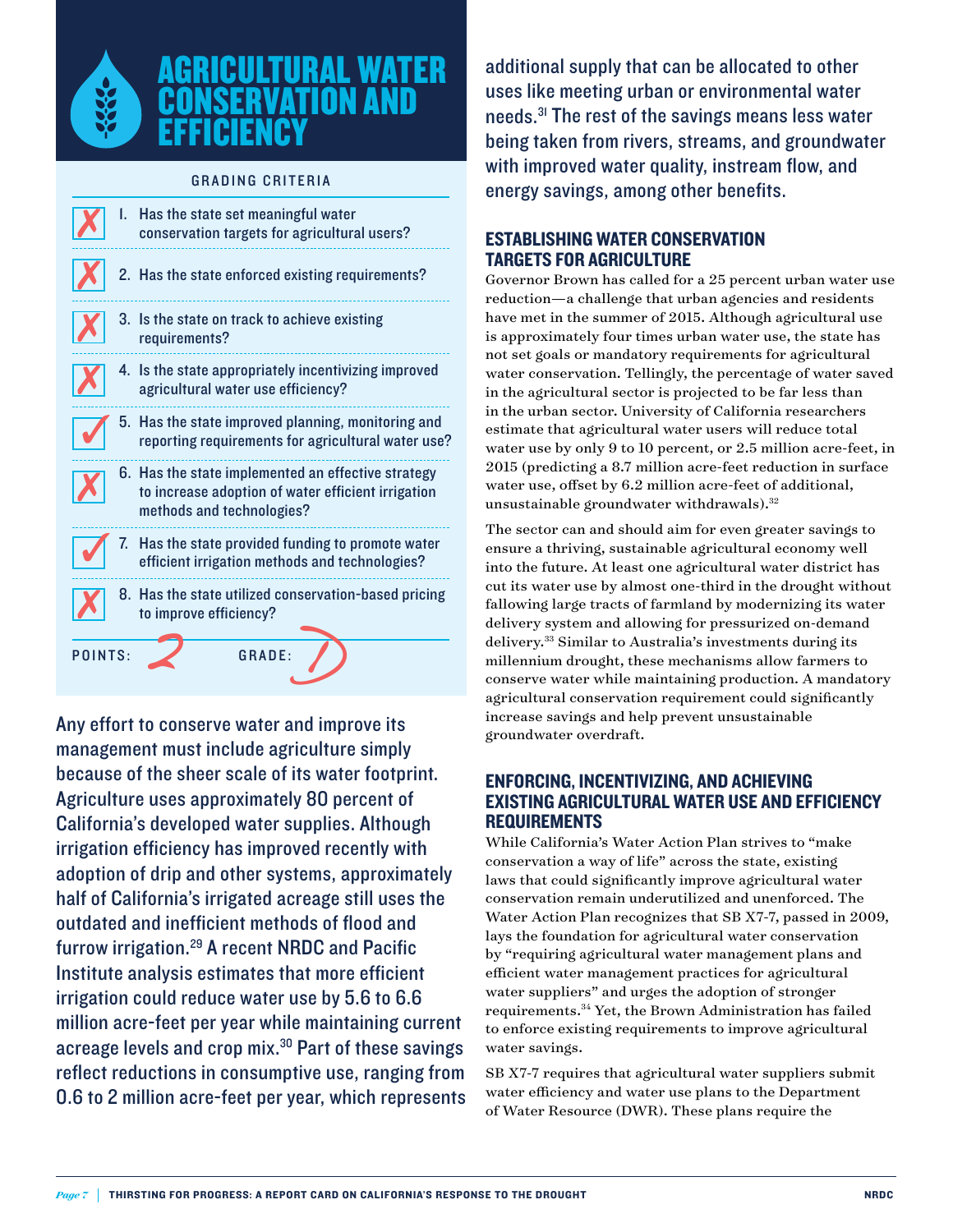# California's irrigated agriculture has become more efficient over the last few decades, while increasing revenues

Figure 3. Economic productivity of water in California agriculture, 1960–2010



*Note:* All values shown in year 2009 dollars.

*Source:* Crop production values are based on figures from U.S. Department of Agriculture (2014). Values for agricultural water use for 1960 – 1995 are based on estimates from DWR Bulletin 160 (DWR 1964, 1970, 1974, 1983, 1987, and 1993). Water use values for 1998 – 2010 are based on DWR Statewide Water Balances data (2014).



*Note:* Gravity irrigation includes open-ditch conveyance, furrow, and flood systems to distribute water across a field without using pressurization. Sprinkler systems spray pressurized water over the field surface. Low-flow systems include drip systems, which use narrow tubes to emit water through small holes at the root zone, and mirco-sprinklers with heads located one foot above ground. Further explanation can be found at: http://www.ers.usda.gov/media/873628/irrigationwater.pdf.

*Data Source:* United States Department of Agriculture, National Agricultural Statistics Service, Censuses of Agriculture (2015).

implementation of efficient water management practices, measurement of water deliveries, and a pricing structure for water customers based on quantity delivered.<sup>35</sup> Plans were due by the end of 2012, but by August 2013, only 25 of at least 79 covered agricultural water suppliers had submitted them, a mere 30 percent compliance rate.<sup>36</sup>

By law, agricultural water suppliers that fail to submit these plans cannot qualify for grants from the DWR. Yet, the state has failed to limit grant funds for suppliers that violate

the law. In fact, during the height of the drought, the DWR awarded millions of dollars to water suppliers that had not complied with mandatory water-conservation or planning measures. All suppliers should meet basic conservation requirements in light of the extreme drought. In late May 2015, NRDC sued the DWR to convince the agency to enforce existing laws to promote water savings.<sup>37</sup>

Many additional covered agricultural water districts not currently slated to receive DWR funds are not complying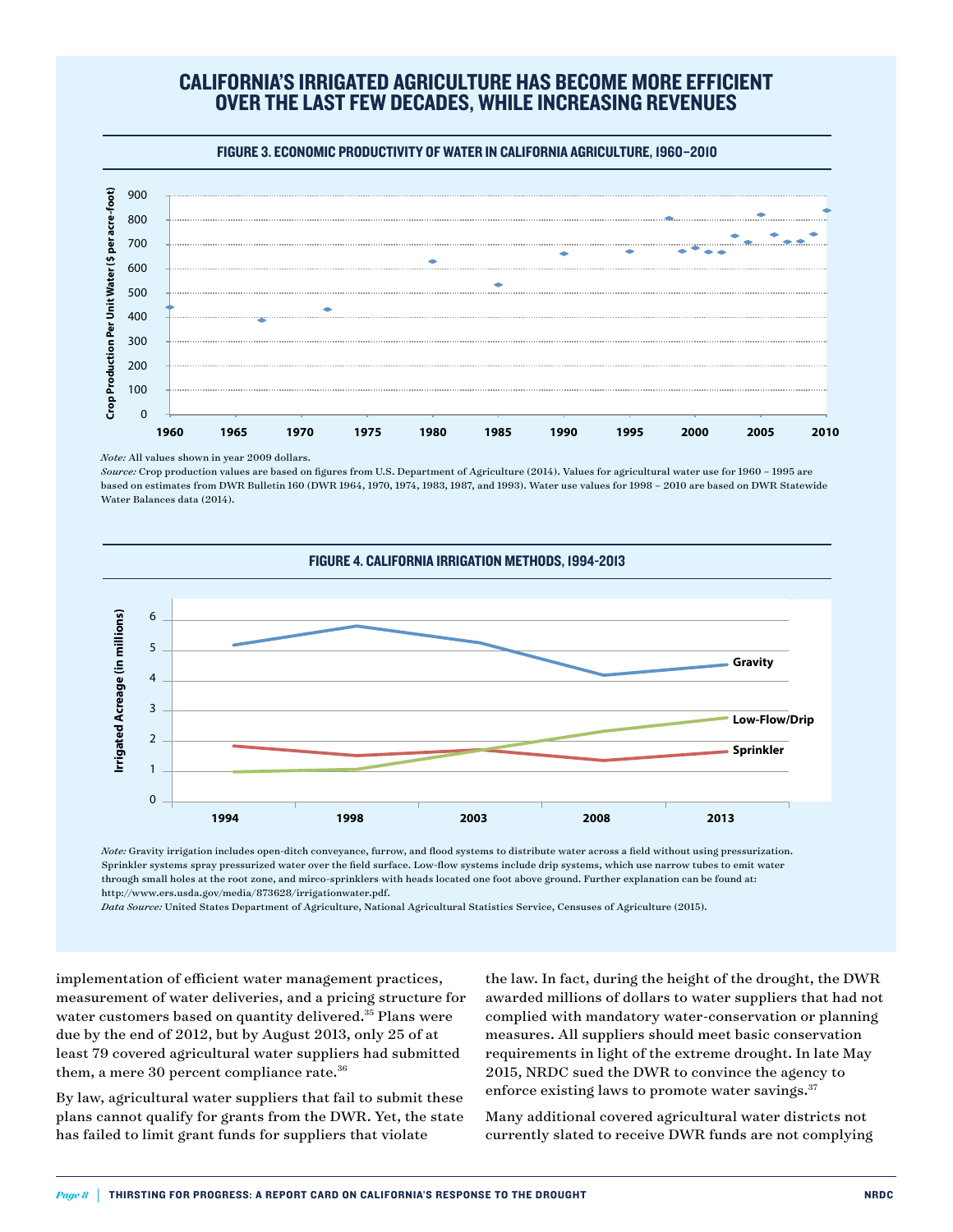with the requirements of SB X7-7. At least seven districts had not even submitted plans as of August 2015.<sup>38</sup> Many more have submitted plans that fail to meet SB X7-7 minimum requirements to accurately measure water deliveries at the farm gate and to implement volumetric pricing (i.e., charging customers based at least in part on the volume of water delivered). The state is unlikely to achieve meaningful improvements in agricultural water use efficiency without improved enforcement of SB X7-7.39

#### Improving Planning, Monitoring, and Reporting Requirements for Agricultural Water Use

Executive Order B-29-15 expanded the reach of SB X7-7, extending agricultural water requirements from districts with 25,000 acres or more of irrigated acreage to districts with 10,000 acres or more of irrigated acreage. It also required that updated plans include drought management.<sup>40</sup> Plans for districts with irrigated acreage between 10,000 and 25,000 acres are due July 1, 2016. While this action was laudable, for these plans and requirements to be meaningful, the Administration must improve enforcement of both existing and expanded requirements, as noted above.

#### Increasing Adoption of Water-Efficient Irrigation Methods and Technologies

While the state has many tools to significantly increase and hasten the uptake of efficient irrigation techniques, it has failed to utilize many of them.

Water delivery infrastructure could be significantly modernized to improve on-farm irrigation methods and reduce evaporation, spillage, and seepage while water is in transit. Spills alone can account for up to 20 percent of a water district's total water use.41 The state should set standards for irrigation delivery and the DWR should incorporate specific standards of water delivery service and a specific timeframe in its current list of required efficiency practices. Within 10 years, all districts should offer 24-hour arranged demand delivery or better and provide water service through pressurized or low-volume compatible delivery systems.

In addition, the state constitutional ban on wasteful and unreasonable uses of water should be clearly defined and enforced against users that have not adopted cost-effective, efficient irrigation measures, or that fail to utilize critical, efficient water management practices.

Since healthy soil is more resilient to dry weather, the state should also develop policies and requirements to improve soil health on California farms, as recommended by NRDC's 2015 report ["Climate Ready Soil: How Cover](www.nrdc.org/water/climate-ready-soil.asp)  [Crops Can Make Farms More Resilient to Extreme Weather](www.nrdc.org/water/climate-ready-soil.asp)  [Risks](www.nrdc.org/water/climate-ready-soil.asp)". Each 1 percent increase in soil organic matter can store an additional 20,000 gallons of water per acre in the soil profile, reducing the need to irrigate as frequently.<sup>42</sup> Farmers can also improve soil health through practices such as no-till and cover cropping. No-till corn farmers, for example, use 30 percent less irrigation water than their

#### Has the Drought Impacted Food Prices?

California provides about 70 percent of the nation's fruits and tree nuts and 55 percent of its vegetables, based on farm revenue.<sup>47</sup> But the drought has had little effect on national food prices, with retail food price inflation rates slightly lower than the 20-year historical average of 2.6 percent per year in 2014.48 The USDA predicts even lower food inflation rates in 2015—with a slightly-lower-thanaverage food price inflation of 1.5 to 2.5 percent.

There are a number of reasons for this lack of impact on food prices, chief among them being that producers of irrigated agriculture have substituted groundwater for much of the reduction in surface water availability they've experienced during the drought.49 Where fields have been fallowed, many producers have chosen to reduce acreage of lower value field crops such as rice, cotton, hay, and corn silage.<sup>50</sup>

conventional tilling peers, on average.<sup>43</sup> Cover-cropping can further reduce irrigation water requirements by up to 35 percent.<sup>44</sup>

#### Funding to Improve the Efficiency of Irrigation Systems

The state has provided funding to help agricultural water districts and individual growers upgrade the efficiency of their irrigation systems. In 2014, the California State Legislature authorized \$687 million in emergency drought funding, much of which was eligible to support agricultural efficiency improvements.45 In 2015, the state also provided at least \$30 million to implement conservation measures to further maximize water savings and reduce greenhouse gas emissions.<sup>46</sup>

#### Broadening Adoption of Conservation-based Pricing to Improve Efficiency

The Water Conservation Act of 2009 requires that districts measure the amount of water delivered and charge, at least partially, based on the volume of water delivered. However, one third of districts reviewed in the fall of 2013 had no clear plan to measure water deliveries, and approximately one half of districts reviewed had no concrete plan to price water volumetrically.<sup>51</sup>

The state should also adopt volumetric, conservationbased pricing for the millions of acre-feet of water the DWR delivers annually under State Water Project (SWP) contracts. The DWR has announced that it is currently revising those contracts, originally signed several decades ago. The agency should revise contract quantity terms to reflect the amount of water that the SWP can reliably deliver to its contractors, water pricing that promotes efficiency, and water conservation requirements that reflect current state requirements and Critical Efficient Water Manageme[nt Practices.](http://www.takepart.com/sites/default/files/crop water useLARGE.jpg)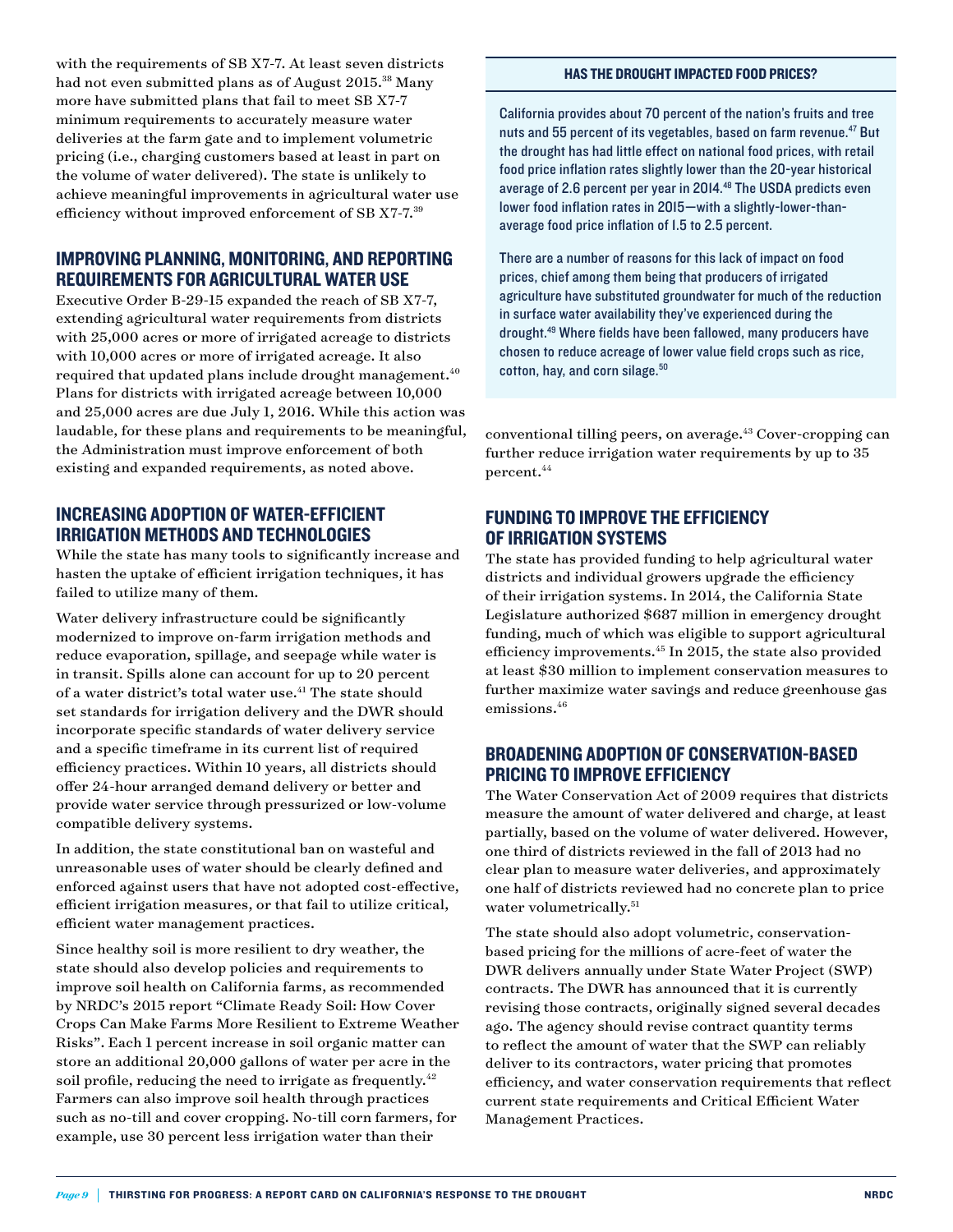#### Figure 5. Water Applied to California Crops (2010)



*Source:* Department of Water Resources (2015).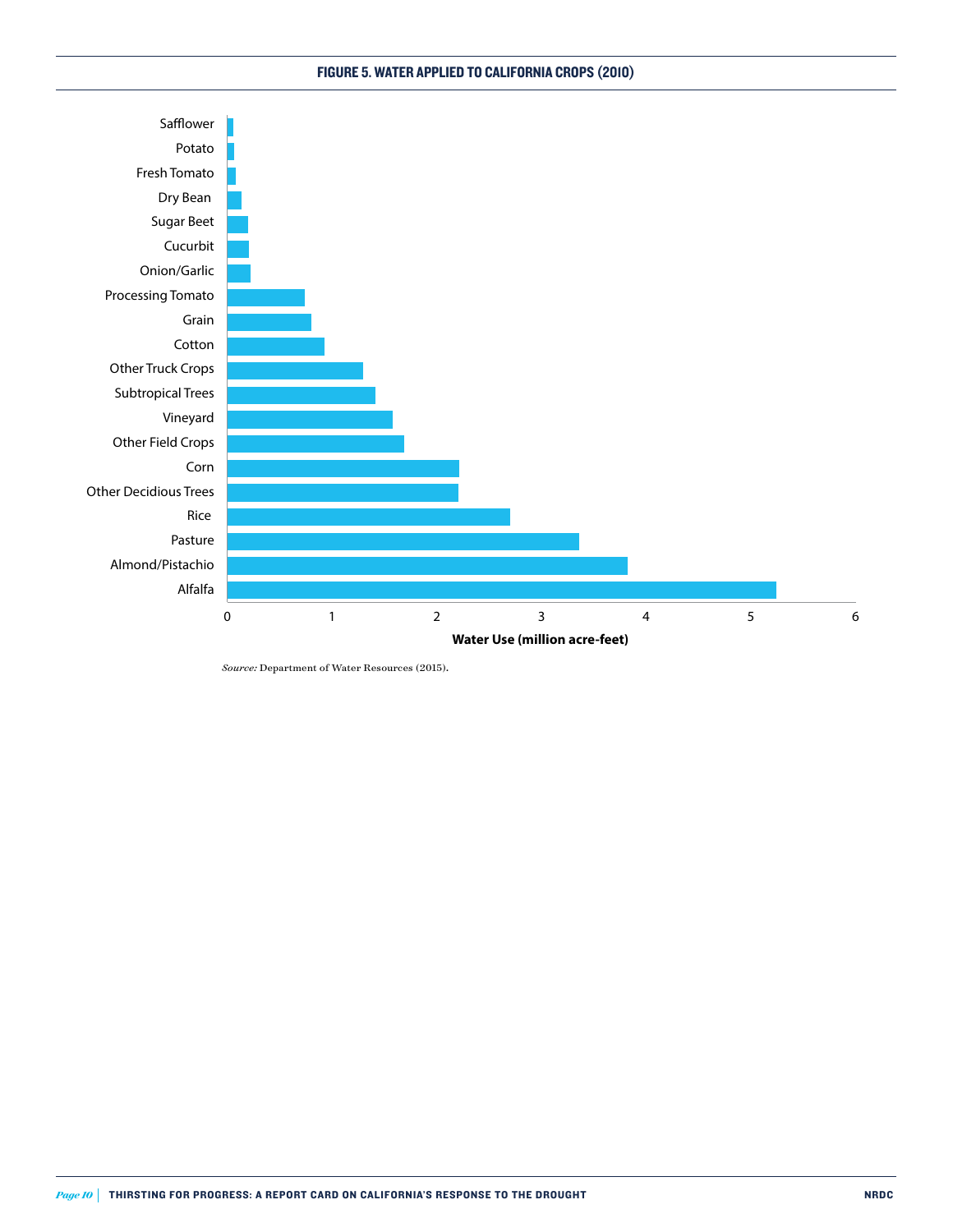

#### **GRADING CRITERIA**

|         | Has the state set targets for generating new water<br>supplies from stormwater capture and reuse?                                 |
|---------|-----------------------------------------------------------------------------------------------------------------------------------|
|         | 2. Is the state on track to achieve existing targets<br>for stormwater capture and reuse?                                         |
|         | 3. Has the state recognized the multiple water<br>quality and water supply benefits of expanding<br>stormwater capture and reuse? |
|         | 4. Is the state acting with urgency to advance<br>stormwater capture projects?                                                    |
|         | 5. Is the state developing a meaningful long-term<br>vision for stormwater programs?                                              |
|         | 6. Has the state developed and enforced<br>meaningful regulations to advance stormwater<br>capture and reuse?                     |
|         | 7. Has the state seized opportunities to incentivize<br>stormwater capture?                                                       |
|         | 8. Has the state provided sufficient funding to<br>advance stormwater capture and reuse?                                          |
| POINTS: | <b>GRADE:</b>                                                                                                                     |

NRDC and the Pacific Institute estimate that capturing urban stormwater runoff in southern California and the San Francisco Bay Area can increase water supplies by as much as 630,000 acre-feet each year while reducing a leading cause of surface water pollution.<sup>52</sup> Cities and counties can direct stormwater runoff to open spaces, allowing it to infiltrate the ground to recharge groundwater supplies. They can also harvest the runoff, primarily from rooftops, in rain barrels and cisterns for direct non-potable uses. The Brown Administration has not aggressively pursued improved stormwater capture strategies, despite the multiple advantages of this approach to enhance local water supply, improve water quality, and expand green space in cities.<sup>53</sup>

#### Setting and Achieving Targets for Realizing the Multiple Benefits of Stormwater Capture

California's Water Action Plan recognizes the value of capturing stormwater flows and using them to recharge groundwater and surface water supplies, and pledges that the SWRCB will "implement appropriate control measures to address these sources through its water quality permitting authority."54 The SWRCB has established a goal to increase the use of stormwater by at least 500,000 acrefeet per year over 2007 levels by 2020 and by at least 1 million acre-feet per year by 2030.55 Yet, in the most recent 2013 state water plan update, the Department of Water Resources (DWR) dismisses the potential water supply benefits of urban stormwater runoff management and flood management, describing them as "n/a."56 While DWR's 2013 state water plan update identifies a set of municipal stormwater capture projects that are currently generating more than 330,000 acre-feet of water through improved stormwater management,<sup>57</sup> the agency identified an identical set of stormwater capture projects generating the same amount of water supply in its 2009 water plan update.<sup>58</sup> The lack of new projects or meaningful stormwater capture water supply estimates in the most recent water plan update indicates that the state is not on track to meet its stormwater capture goals.

#### Acting Urgently to Advance Stormwater Capture and Develop a Long-Term Vision

Since 2013, the SWRCB has been developing a long-term vision for stormwater management called the Storm Water Strategic Initiative.59 This process is still incomplete despite the state recognizing an "urgent need to take bigger strides in protecting water quality from storm water impacts," which "compels immediate action" when combined "with the severe impacts of drought and climate change on California water resources."60 In addition to the delay in developing the Initiative, the process currently suffers from a lack of a concrete strategy or detailed plan to implement proposed projects, as well as firm targets for improving water quality and water supply. If the Initiative's next phase is developing a work plan, the SWRCB needs to consider all stakeholder input to ensure a successful implementation of the Initiative's top priority projects. For example, the SWRCB should develop comprehensive watershedbased analyses of stormwater capture's potential. Such analyses should include estimates of the water supply benefits generated by aggressive uses of infiltration and groundwater recharge, onsite capture for reuse, use of green streets and public space or public right of way, green infrastructure-based approaches, and other strategies at both distributed or site-specific and regional scales. Enforcement should be a guiding principle of the work plan and a focus of each project. Moreover, the SWRCB should ensure robust and even stakeholder engagement as each project is implemented, with a concerted effort to include the environmental justice community. Post-construction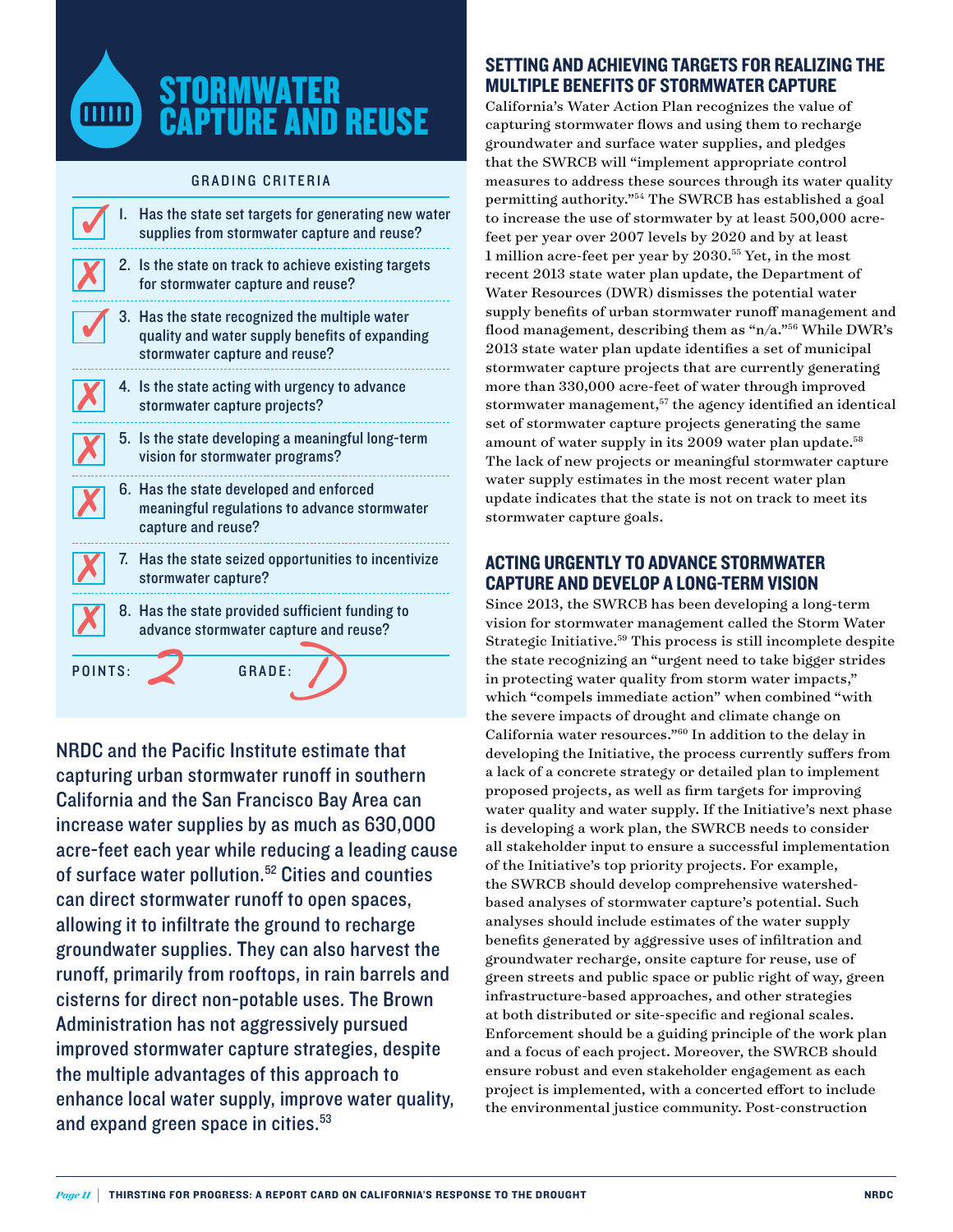requirements for watershed health should remain a high priority. Last, but not least, if the SWRCB is going to propose an alternative compliance approach for stormwater permits, that approach must be rigorous and enforceable, unlike the current approach. The SWRCB also needs to provide detailed, technical guidance on how to conduct a sufficient reasonable assurance analysis (RAA). Without listening to this stakeholder feedback, the state is unlikely to realize the full potential of stormwater capture programs.

#### Regulating, Enforcing, and Incentivizing STORMWATER PROGRAMS

The state has failed to strengthen and enforce existing stormwater capture programs. In 2012, NRDC, along with Los Angeles Waterkeeper and Heal the Bay, filed an administrative appeal with the SWRCB of the current Los Angeles County stormwater permit because it unlawfully provided safe harbor for municipal dischargers not required to implement stormwater capture projects. As a result, many cities can continue to discharge dirty stormwater for years without any sort of liability. On June 16, 2015, instead of seizing the opportunity to improve Los Angeles County's water quality and enhance local water supplies, the SWRCB upheld the current version of the 2012 permit, including its illegal safe harbor provisions.<sup>61</sup>

The SWRCB's decision could have provided much needed improvements to Los Angeles County's water supply and set a statewide precedent for municipalities to capture stormwater and use it to augment local water supplies. Instead, the SWRCB adopted a permitting approach that allows cities to meet watershed-based permit requirements without any requirement to capture stormwater. In Los Angeles County alone, the potential for stormwater capture to increase local water supplies is substantial. For example, a one-inch rain event in Los Angeles County can generate around 253,437 acre-feet of stormwater runoff. If all of that is captured, it can provide nearly 40 percent of the City of



#### The Quest to Improve Stormwater Management in Los Angeles County

NRDC has sought to improve stormwater capture in Los Angeles County for many years, in order to reduce harmful pollution and increase local water supplies. In March 2008, NRDC and Los Angeles Waterkeeper (LAW) sued the County of Los Angeles and its Flood Control District for violations of their stormwater permit. The County and District had been causing excessive amounts of stormwater and other urban runoff to flow into the region's waterways. This kind of runoff is the top source of coastal water pollution in California; it sickens thousands of people and fouls coastal ecosystems. In 2011, the Ninth Circuit Court of Appeals ruled largely in favor of NRDC and LAW. The County appealed that decision to the U.S. Supreme Court. In 2013, the Supreme Court remanded the case back to the Ninth Circuit, which again sided with NRDC and LAW, finding LA County and the Flood Control District liable for permit violations based on documented pollution exceedances. On further remand to the federal district court in Los Angeles, the parties began preparing for a remedy trial, which would determine the steps the County and District would need to take to address this massive pollution problem. But LA County moved the district court to dismiss the possibility of any onthe-ground-remedy, on the basis of its new, 2012 stormwater permit. The district court granted that motion, and NRDC and LAW are currently appealing this issue to the Ninth Circuit.

NRDC's current lawsuit in the LA County Superior Court challenges the adequacy of LA County's new 2012 stormwater permit. Because of its safe harbor provisions, the permit could allow permittees to continue to discharge highly polluted stormwater for years. NRDC will continue to fight to reduce stormwater pollution in Los Angeles waterways and work to ensure water quality improvement for the region.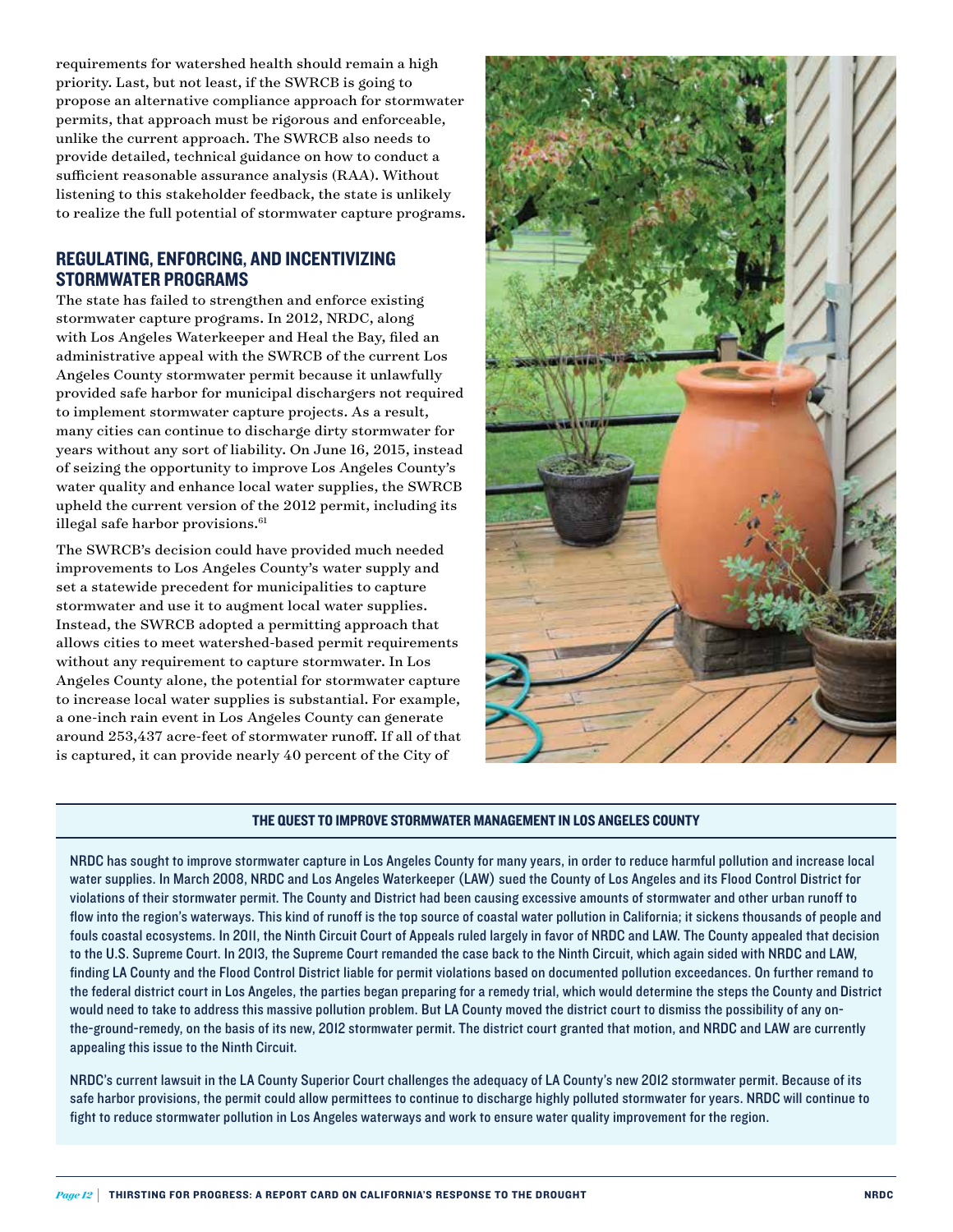



Photo courtesy of the United States Environmental Protection Agency.

Cistern.

Bioretention area (i.e. rain garden). Photo courtesy of Vermont Watershed Management Division.

Los Angeles' annual water use.<sup>62</sup> However, by upholding the current stormwater permit for Los Angeles County—which is full of loopholes and allows municipalities to circumvent water pollution standards even without a robust stormwater capture program—precious, reusable rainwater will continue to flow down storm drains and into the ocean.

In July 2015, NRDC and Los Angeles Waterkeeper filed a lawsuit against both the Los Angeles Regional Water Quality Control Board and the SWRCB to seek review of the SWRCB's decision to uphold the 2012 permit in California Superior Court.

#### Funding for Stormwater Capture Programs

Proposition 1 of 2014 authorizes \$200 million in grants for multi-benefit stormwater management projects. While these funds signify a good start, California currently has a \$500 million to \$800 million annual funding deficit for stormwater management.<sup>63</sup> If the state wants to close this gap, it will need to secure additional funds to implement much-needed stormwater capture projects.

The SWRCB recently issued two sets of draft eligibility guidelines for these funds. One set is intended to ensure that funding only goes to agencies that have developed stormwater resource plans in accordance with California Water Code section  $10562$ ,<sup>64</sup> as required for any bond funds approved by voters after January 2014.<sup>65</sup> To date, the draft Storm Water Resource Plan Guidelines suffer from a litany of shortcomings, including:

- 1. The "non-binding" nature of the guidelines is inconsistent with the language of the statute, which states that stormwater resource plans shall adhere to any guidelines issued by the SWRCB.
- 2. The guidelines' narrow applicability solely to projects that capture and retain stormwater and runoff might hinder critical multi-benefit stormwater capture projects because stormwater resource plans can be avoided simply by relabeling all projects as "treatment."
- 3. The guidelines' objective metric and quantitative methods for performance evaluation and prioritization are complex, burdensome, and incomplete.
- 4. The public participation requirements are vague and under-inclusive.

The second set of guidelines establishes the process and criteria that the SWRCB will use to solicit applications, evaluate and select proposals, and award grants for multibenefit stormwater management projects.<sup>66</sup> The SWRCB is currently requesting public input on both sets of guidelines and will consider them on December 15, 2015.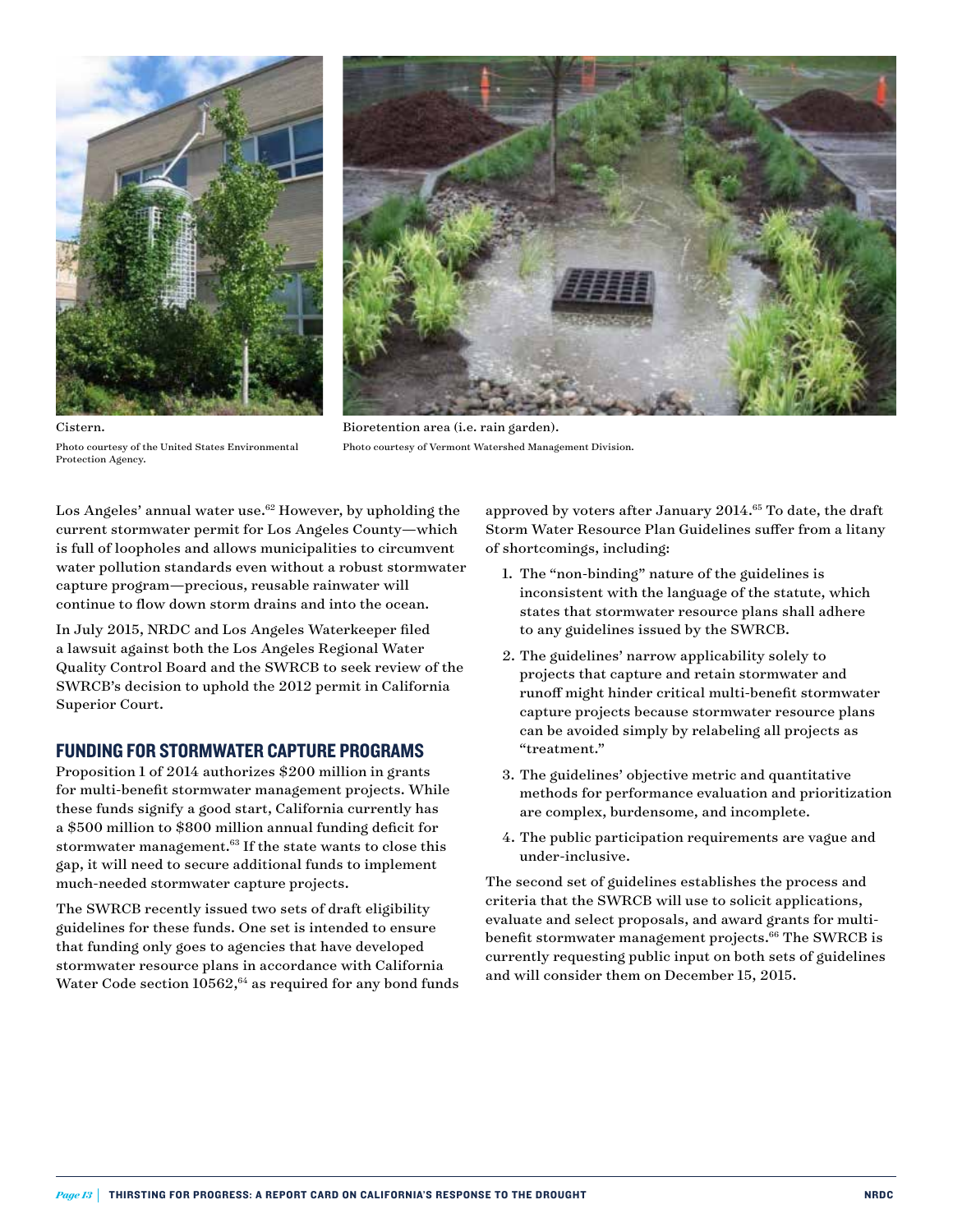

#### **GRADING CRITERIA**

|         |    | Has the state established targets for water<br>recycling?                                                                                                         |
|---------|----|-------------------------------------------------------------------------------------------------------------------------------------------------------------------|
|         |    | 2. Is the state on track to achieve the existing targets?                                                                                                         |
|         |    | Has the state established regulations to promote<br>and advance the use of recycled water to recharge<br>groundwater?                                             |
|         |    | Has the state provided funding to advance water<br>recycling?                                                                                                     |
|         |    | 5. Is the state on track to adopt regulations for<br>indirect potable reuse of recycled water through<br>surface storage augmentation?                            |
|         |    | 6. Has the state supported efforts to reduce the<br>wasteful discharge of treated wastewater to<br>the ocean?                                                     |
|         | 7. | Has the state provided resources to assist local<br>agencies and municipalities with advancing<br>graywater use?                                                  |
|         |    | 8. Has the state protected the public's right to<br>participate in decisions about water reuse<br>and be informed of the potential impacts of<br>recycling water? |
| POINTS: |    | GRADE:                                                                                                                                                            |

Water reuse holds tremendous potential as a drought-resistant water supply for California. As of 2010, the state's water districts recycled approximately 670,000 acre-feet per year, with agriculture and outdoor landscaping accounting for nearly 60 percent of that use.<sup>67</sup> However, there is growing demand for industrial use of recycled water, groundwater recharge, and indirect potable reuse. For instance, Orange County's advanced treatment plant is expanding its current groundwater recharge facility to more than 100,000 acre-feet per year,<sup>68</sup> helping to provide drinking

water for the community. Recent [NRDC and Pacific](http://www.nrdc.org/water/ca-water-supply-solutions.asp) [Institute analysis](http://www.nrdc.org/water/ca-water-supply-solutions.asp) estimates that an additional 1.2 to 1.8 million acre-feet of water per year could be recycled and reused.69

#### Establishing and Achieving Water Recycling Targets

SWRCB has adopted a goal of increasing water recycling by 1 million acre-feet over 2002 levels by 2020 and by 2 million acre-feet by 2030.70 In 2002, the state used approximately  $550,000$  acre-feet of recycled water.<sup>71</sup> By 2010, that number had risen to 670,000 acre-feet of reused municipal wastewater.72 If the state continues to increase water recycling at its current rate of 120,000 acre-feet every eight years—an average of 15,000 acre-feet per year—it will not achieve the SWRCB's targets. But, in 2014, the SWRCB recognized the inadequacy of this pace and increased recycled water funding and related efforts in order to develop an additional 150 thousand acre-feet of recycled water annually.73 If the state succeeds in adding 150 thousand acre-feet of new recycled water annually to the current estimated base of 800,000 acre-feet of recycled water, it is on target to meet recycled water goals.74 Considerable untapped potential remains to increase water recycling and reuse. Approximately 5 million acre-feet of municipal wastewater is discharged to the ocean each year in California, a mere 13 percent of which is reused.75

#### Adopting Regulations for Groundwater Recharge Using Recycled Water

In June 2014, the SWRCB adopted regulations for groundwater replenishment using recycled water.76 The regulations specify advanced water treatment criteria, water quality monitoring and reporting, and other measures to protect public health and the environment. According to WateReuse California, nearly 200,000 acre-feet of recycled water is currently used to recharge groundwater each year. More than 200,000 acre-feet of additional projects are in the planning stages. By establishing a clear regulatory framework, the SWRCB's action should lead to increased groundwater recharge using recycled water in the future.

#### Funding for Water Recycling Projects

The state has dedicated substantial funding to advancing water recycling in the drought. The 2015 urgency drought legislation accelerated the appropriation of \$131.7 million from Proposition 1 of 2014 for the SWRCB to expand the existing water recycling grant program. Eligible projects include feasibility studies, demonstration projects, and larger scale water recycling projects.<sup>77</sup> In total, Proposition 1 provides \$625 million for grants and loans for water recycling across the state. In June 2015, the SWRCB adopted guidelines for these funds and is accepting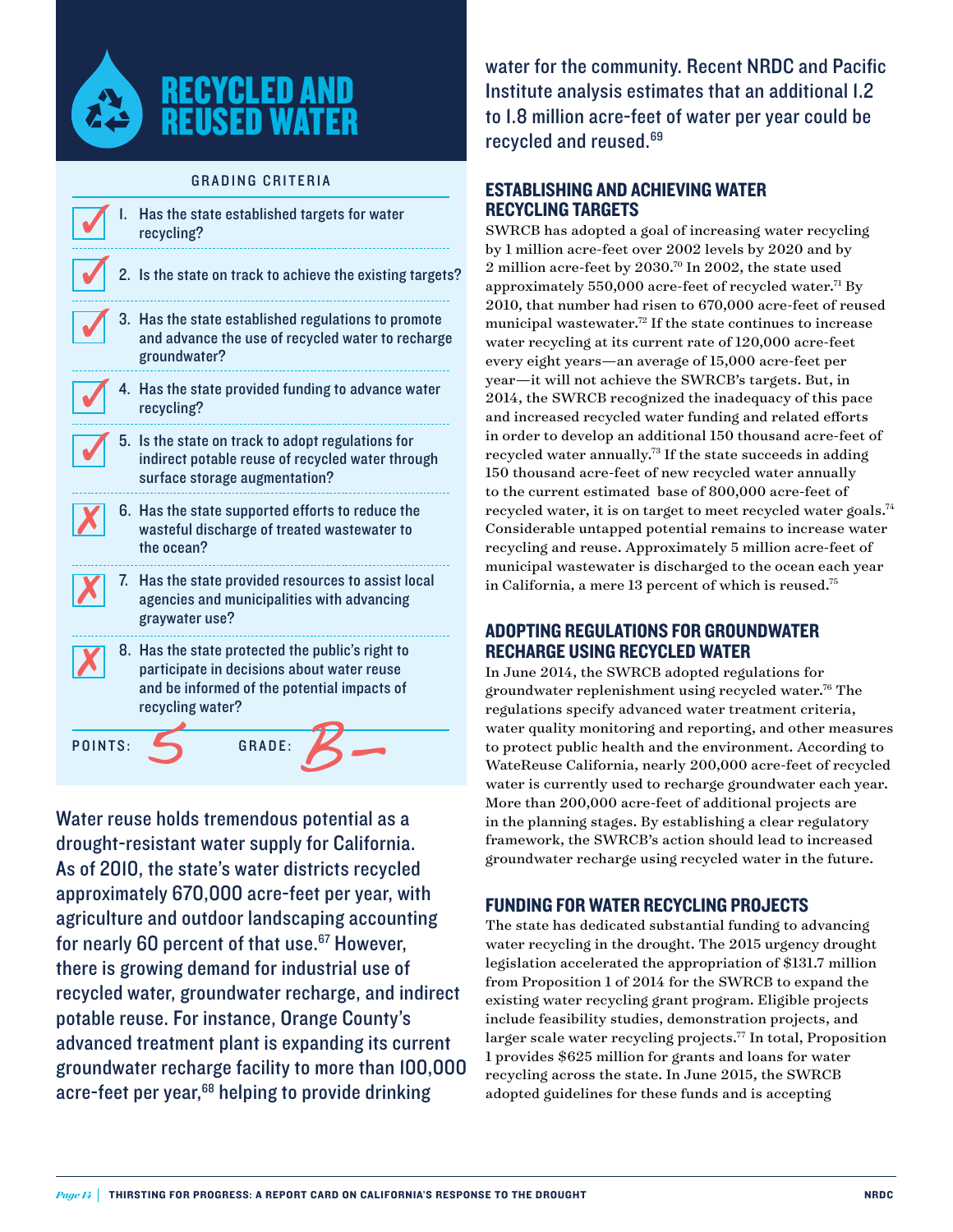applications on a rolling basis.<sup>78</sup> The guidelines follow on the SWRCB's 2014 action to make \$800 million<sup>79</sup> available for low interest loans (1 percent) for water recycling projects from the Clean Water State Revolving Fund. As of July 2015, applicants for these low-interest loans had proposed projects to recycle approximately 100,000 acre feet of water per year.<sup>80</sup>

#### Developing Regulations for Surface Water Augmentation with Recycled Water

Existing law requires that the SWRCB adopt regulations for augmenting surface water supplies (such as reservoirs) with recycled water by December 2016. The SWRCB must also report to the Legislature on the feasibility of developing uniform water recycling criteria for direct potable reuse.<sup>81</sup> In order to inform these processes, the SWRCB has convened expert panels to analyze potential public health and environmental impacts. In June 2014 the expert panel issued a report on the framework for scientific research for direct potable reuse. $82$  They have since held additional meetings to review criteria for surface water augmentation and direct potable reuse and submitted more reports to the SWRCB. To date, the SWRCB has not released draft regulations for public review, but appears to be on track to finalize these important regulations by the end of 2016.

# Prohibiting Ocean Discharge of Treated Wastewater

Much of the state's untapped potential for expanded water reuse lies in coastal areas, where wastewater is discharged directly into the ocean. In these locations, expanding water reuse may provide both water supply and water quality benefits. Recent NRDC and Pacific Institute analysis estimated that water reuse could be expanded by 0.9 million to 1.1 million acre-feet per year in coastal areas. That's even after these municipalities reached a much higher degree of indoor water use efficiency than today, without accounting for population growth and assuming the water is reused only once.<sup>83</sup>

Prohibiting ocean discharge of treated wastewater by a date certain could expedite capture of this valuable resource and improve water quality. The State of Florida, for example, has prohibited south Florida wastewater treatment plants from discharging into the ocean by 2025, finding that "the discharge of domestic wastewater through ocean outfalls wastes valuable water supplies that should be reclaimed for beneficial purposes."84 This could dramatically accelerate the adoption of water recycling and significantly increase the drought resilience of urban communities. California State Senator Hertzberg recently proposed SB 163, which aims to pursue this approach in California.85 The state should support these efforts.

#### figure 6. Wastewater Discharges into the Ocean Could be Recycled



*Source:* California Association of Sanitation Agencies (2014).

#### Promoting Graywater Use in New Buildings

Wastewater reuse is not solely a job for municipalities and sewage treatment agencies. Much of what we currently discharge as wastewater can be reused in a home or office building with little or no treatment. For example, a home may be equipped with a graywater system that collects wastewater from a clothes washer and uses it to irrigate a garden. Likewise, an office building may have a system that treats wastewater and reuses a portion for flushing toilets and other non-potable applications.

However, many municipalities lack effective standards or codes for graywater use in new buildings. The state could help promote strong graywater reuse by developing model standards to provide a consistent policy baseline, similar to the Model Water Efficiency Landscape Ordinance. Such standards should require dual plumbing in new homes to collect graywater separately from true wastewater as well as water reuse in new commercial and multi-family residences.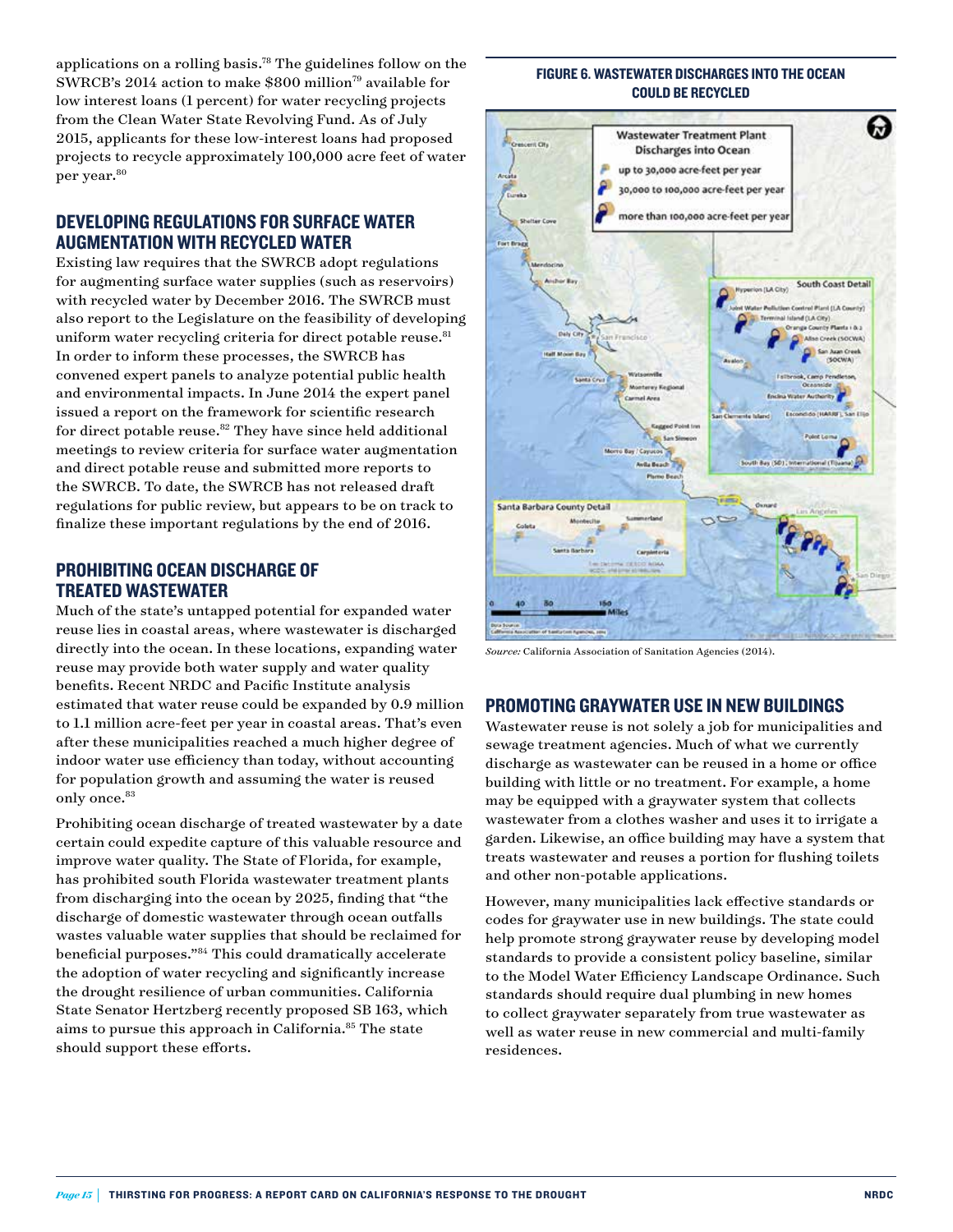#### figure 7. Wastewater Recycling System in New South Wales (N.S.W.)



http://www.codc.govt.nz/SiteCollectionDocuments/Brochures/Using%20Greywater.pdf.

#### Protecting Public Engagement and Trust in the Use of Recycled Water

Several misguided proposals in the California State Legislature, including some proposed by the Brown Administration, have suggested that efforts to expand water recycling be exempt from environmental protection and right-to-know laws like the California Environmental Quality Act (CEQA).86 These proposals should be rejected. CEQA ensures that the public has a voice in important policy proposals, like expanding water reuse, and

requires the analysis and disclosure of the site-specific environmental and public health impacts of such proposals. While water reuse can and should be expanded, it must be adequately protective of communities and the environment and avoid unintended consequences. The public review and analysis under CEQA ensures that all relevant information is considered and analyzed, and that the project can be completed with enough time to adequately plan and permit a recycling plant.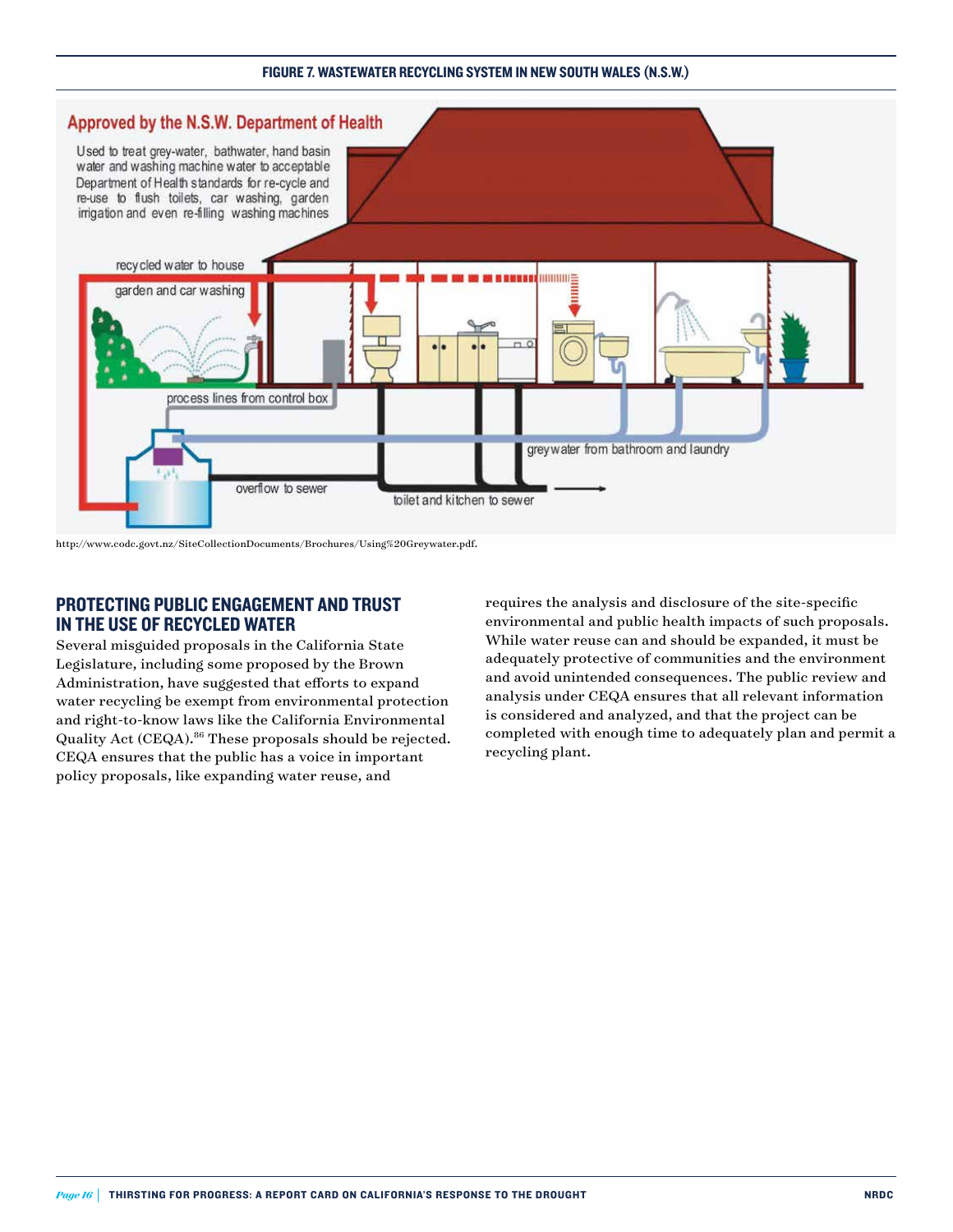

#### **GRADING CRITERIA**

|         | I. | Has the state established targets for protecting<br>and restoring fish and wildlife in the Delta?                                                                         |
|---------|----|---------------------------------------------------------------------------------------------------------------------------------------------------------------------------|
|         |    | 2. Is the state on track to protect and restore fish<br>and wildlife in the Delta?                                                                                        |
|         |    | 3. Has the state established regulations sufficient<br>to protect fish and wildlife in the Delta?                                                                         |
|         |    | 4. Has the state adhered to the best available<br>science in establishing and implementing fish<br>and wildlife protections?                                              |
|         |    | 5. Is the state enforcing existing regulations to<br>protect fish and wildlife in the Delta?                                                                              |
|         |    | 6. Has the state upheld the water quality standards<br>protecting fish and wildlife?                                                                                      |
|         |    | 7. Has the state upheld California and federal<br><b>Endangered Species Act requirements protecting</b><br>threatened and endangered fish and wildlife in<br>the drought? |
|         |    | 8. Has the state reduced reliance on the Delta as<br>called for by state law?                                                                                             |
| POINTS: |    | <b>GRADE:</b>                                                                                                                                                             |

The San Francisco Bay-Delta Estuary (Bay-Delta)—the largest estuary on the west coast of the Americas—supplies water for more than 25 million Californians and is under unprecedented stress given the competing demands for water during this historic drought. It also provides essential habitat for over 700 species of fish and wildlife<sup>87</sup>—many of which are found nowhere else in the world—including several of the state's iconic Chinook Salmon runs.<sup>88</sup> The health of the Bay-Delta has drastically declined in recent years, and has worsened considerably during the drought. Populations of native fish have plummeted, as have most other markers of the estuary's health.

Rather than taking steps to ease the impacts of the drought on the estuary and its imperiled fisheries, the state has repeatedly implemented actions during the drought that have made conditions worse in the estuary. This has occurred despite the state's asserted commitment, enshrined in state law, to "restore the Delta ecosystem, including its fisheries and wildlife, as the heart of a healthy estuary and wetland ecosystem."89 Harmful actions continued even though the Brown Administration acknowledged in January 2014 that "the status quo in the Delta is unacceptable and it would be irresponsible to wait for further degradation or a natural disaster before taking action."90 The state must now heed its own warning and take immediate actions to stem the tide of decline in the Bay-Delta and put the estuary on a track to sustainability.

#### Establishing and enforcing meaningful targets for protecting fish and wildlife in the Delta

The federal agencies charged with protecting fish and wildlife have repeatedly warned the state about the need to establish biological goals and objectives to drive and assess management of the Bay-Delta. For example, for the last several years, the state has avidly pursued authorization of two massive new water diversion tunnels under the Delta as part of its vision to restore the Delta ecosystem. In the context of this process—previously known as the Bay Delta Conservation Plan, now known as the California WaterFix —the U.S. Fish and Wildlife Services (FWS) and National Marine Fisheries Services (NMFS) explained that "[t]he Services will be challenged to make the findings required for permit issuance if the plan does not include clearly defined and scientifically supported biological goals and objectives, an adaptive management plan that tests alternative strategies for meeting those biological goals and objectives, and a framework for adjusting future conservation actions, if necessary, based on what is learned."91 State law similarly requires the Bay Delta Conservation Plan (California WaterFix) to "include a transparent, real-time operational decision-making process in which fishery agencies ensure that applicable biological performance measures are achieved in a timely manner with respect to water system operations."92

Nevertheless, the Department of Water Resources recently declared that it will not include enforceable biological goals and objectives in the revised California WaterFix.<sup>93</sup> The currently proposed "fix" is environmentally harmful and fails to ensure that the proposed twin tunnels would provide adequate flows for fish and wildlife.<sup>94</sup> The state has even ignored decades-old requirements under state and federal law to double the natural production of salmon and steelhead populations; mandates that have become even more urgent in light of salmon and steelhead declines suffered during the drought.<sup>95</sup> Without a commitment to establish enforceable biological objectives for recovery of depleted fish and wildlife populations, the state's promises to protect and restore the Delta's public trust resources in any long-term "fix" for the estuary will continue to ring hollow.96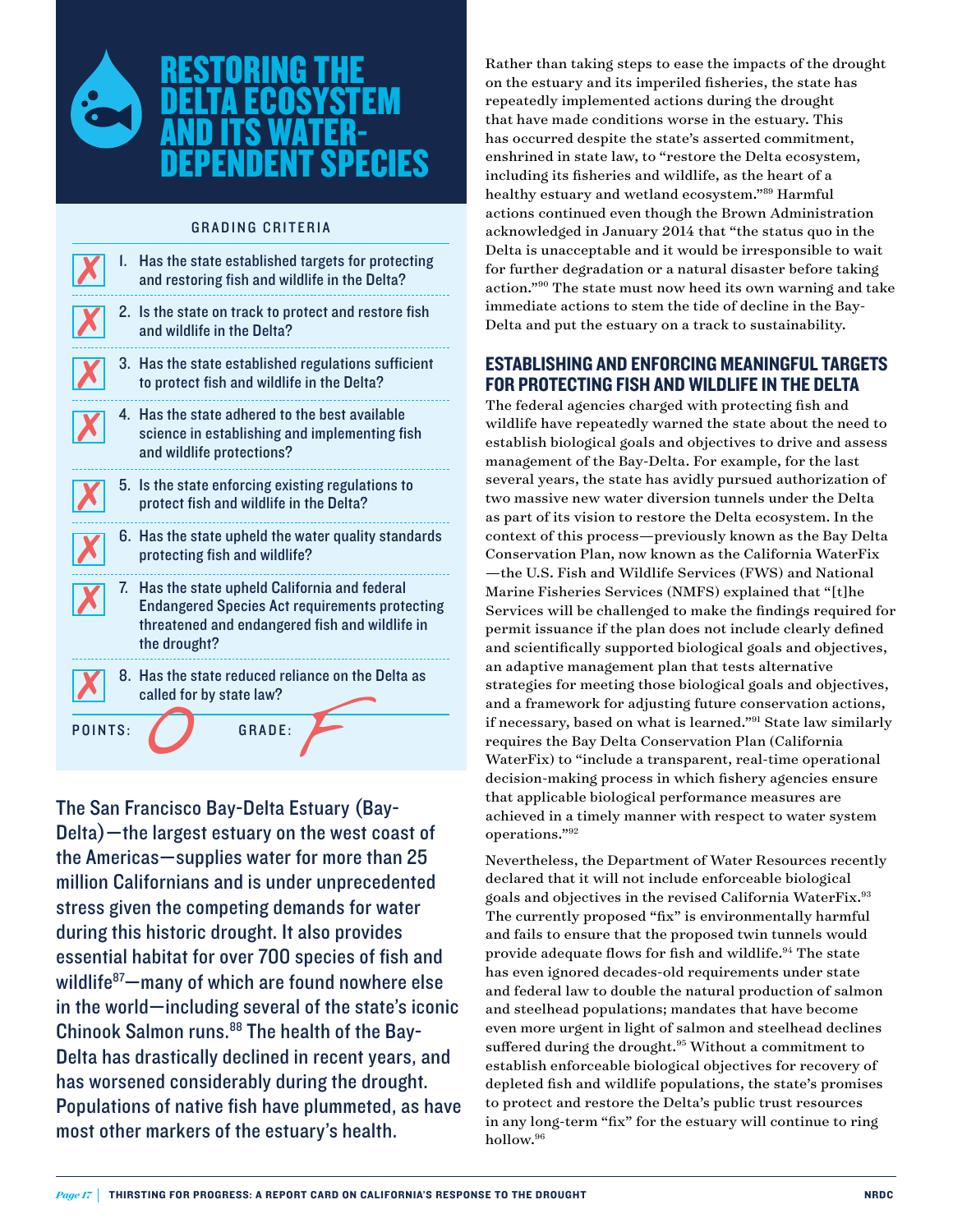

Delta Smelt. Photo courtesy of the Delta Science Program.

Meanwhile, the estuary is continuing to decline and the state is not on course to achieve its stated goal of restoring the fish and wildlife of the Bay-Delta.

Delta Smelt is a key indicator species for the watershed's health. As California's preeminent fish biologist Dr. Peter Moyle recently explained, "If you're saving the smelt, you're saving the habitat for other species in the Delta as well."<sup>97</sup> In July 2015, a key index of Delta Smelt abundance hit zero for the first time since the survey began in 1959.<sup>98</sup> While an index value of "zero" does not mean that there are no Delta Smelt left in the wild, it does indicate that the species one of the most abundant in the Bay-Delta as recently as the 1970s—is struggling for survival and on a precipitous downward slide. Despite these worrisome indicators, the state repeatedly waived or weakened water quality standards that protect Delta Smelt during the drought to increase water deliveries from the Delta.

A long list of other native fish species that depend on a healthy Bay-Delta ecosystem are suffering similar declines, including Chinook Salmon, Longfin Smelt, Green and White Sturgeon, Central Valley Steelhead, Splittail, and Tule Perch.99 California's native winter-run Chinook Salmon has been listed as an endangered species since the last major drought (1987 to 1992), and exists today as a single population below Shasta Dam. Lethal water temperatures below the Dam effectively wiped out 2014's salmon run, and biologists estimate only a small percentage of these salmon are likely to survive in 2015.100 California Department of Fish and Wildlife Director Charlton Bonham has explained that "winter-run Chinook Salmon may not survive losses in the Sacramento River similar to last year."101 The NMFS has similarly recognized that winter-run Chinook Salmon are one of eight priority species nationwide that are most at risk for extinction.102 Despite the precarious status of winterrun Chinook, in 2014 and again in 2015, the state permitted hundreds of thousands of acre-feet to be drained from Shasta Dam to deliver to agricultural water users—mainly growers of flood-irrigated rice—and failed to ensure that sufficient cold water would be retained behind the Dam to protect salmon spawning and rearing.

#### Establishing Regulations, Based on the Best Available Science, to Protect Fish and Wildlife in the Bay-Delta

Under state and federal laws, the State Water Resources Control Board (SWRCB) is required to update water quality standards for the Bay-Delta every three years. However, the standards have not been meaningfully updated since 1996—and not at all since 2006. The SWRCB is many years past the deadline for updating the Bay-Delta Water Quality Control Plan. The SWRCB's own 2010 Public Trust Flows report shows the urgent need to update the Water Quality Control Plan, providing the scientific basis that California is diverting about 50 percent more of the Bay-Delta's flows annually for urban and agricultural uses than the recommended average.<sup>103</sup> Yet, the State continues to postpone this update, subjecting fish and wildlife to worsening conditions. The best available science warns that the Bay-Delta ecosystem is unlikely to recover until this fundamental lack of sufficient freshwater flow is corrected. Moreover, the SWRCB recently announced that it will permit the Bay-Delta Conservation Plan (California WaterFix), before completing the Bay Delta-Water Quality Control Plan update, further delaying adoption of adequate flows for fish and wildlife while fast-tracking this environmentally harmful proposal, which fails to ensure that the proposed twin tunnels would be operated to provide adequate flows for fish and wildlife.<sup>104</sup>

#### Enforcing Existing Regulations and Water Quality Standards

The state has failed to enforce even the existing inadequate standards to protect fish and wildlife during the drought. First, the SWRCB has repeatedly waived minimal water quality standards and other fish protections over the last two years, causing adverse and avoidable impacts to the Bay-Delta. Water quality standards are already low in dry and critically dry years, but the SWRCB has further reduced or waived these standards, rendering species perched on the edge of extinction even more vulnerable.

Some of these waivers were justified on the grounds that more water needed to be retained in upstream reservoirs to provide cold water for salmon and steelhead later in the year. But those cold water temperature needs have also gone unmet, causing massive fish kills below dams due to inadequate cold water reserves in reservoirs. Meanwhile, the SWRCB has approved spring and summer deliveries to agricultural water users that drained those reservoirs, depleted the cold water pools, and undercut any claimed benefit from reduced water quality requirements for upstream salmon protection.105 The state estimates that these waivers redirected more than 1 million acre-feet of water from the environment to urban and agricultural users in 2014 and 2015.106 Not surprisingly, the waivers caused devastating impacts to native fish, and have increased populations of invasive species and harmful algae blooms.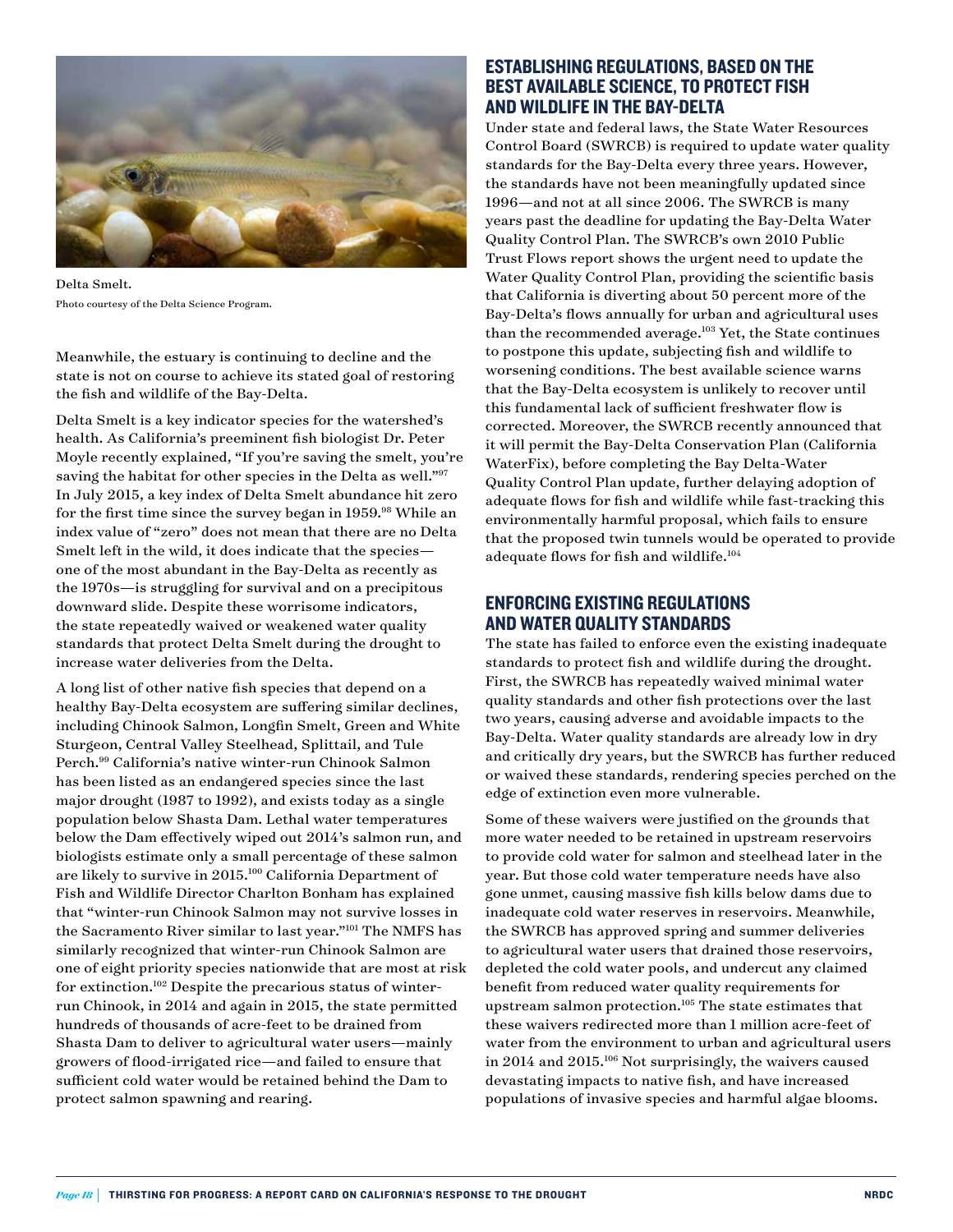Further, during the drought the California Department of Fish and Wildlife (CDFW) has repeatedly agreed to lessen crucial protections for threatened or endangered species. This has included allowing greater pumping from the State Water Project and Central Valley Project pumps than allowed under the California Endangered Species Act permit drafted by CDFW biologists and reducing cold-water temperature requirements below dams that allow salmon to successfully spawn and rear.<sup>107</sup> These decisions have contributed to the worsening condition of already-imperiled fish and wildlife during the drought. $108$ 

#### Implementing Policies to Reduce Water Supply Reliance on the Delta

In 2009, the California State Legislature passed the Delta Reform Act codifying that "The policy of the State of California is to reduce reliance on the Delta in meeting California's future water supply needs through a statewide strategy of investing in improved regional supplies, conservation, and water use efficiency."109 This policy recognizes that California must divert less freshwater out of the Bay-Delta to restore this important estuary to health. This requires investing in other cost-effective sustainable regional water supplies. While the state has taken some steps to advance investment in sustainable regional supplies, it has not taken any steps to increase freshwater flows through the Delta by reducing diversions.

Instead, the state has proposed increasing average exports from the Bay-Delta, moving in direct opposition to state law. According to the Metropolitan Water District of Southern California, the state exports an average of 4.7 million acre-feet of water from the Bay-Delta per year, though it varies by year.<sup>110</sup> The state should plan to reduce diversions by at least 0.5 million acre-feet, as suggested by agency biologists.111 But the latest California WaterFix plan proposes to increase exports over the long term up to an average 5.3 million acre-feet.<sup>112</sup> This approach contradicts state law and the nearly unanimous scientific consensus regarding Bay-Delta restoration.<sup>113</sup>



Suisun Marsh overlook. Photo courtsey of Steve Martarano, Bay Delta Fish & Wildlife Office.



Pelicans on Prospect Island. Photo courtesy of Steve Culberson, Bay Delta Fish & Wildlife Office.



Chinook Salmon on the lower Tuolumne River. Photo courtesy of Dan Cox, Bay Delta Fish & Wildlife Office.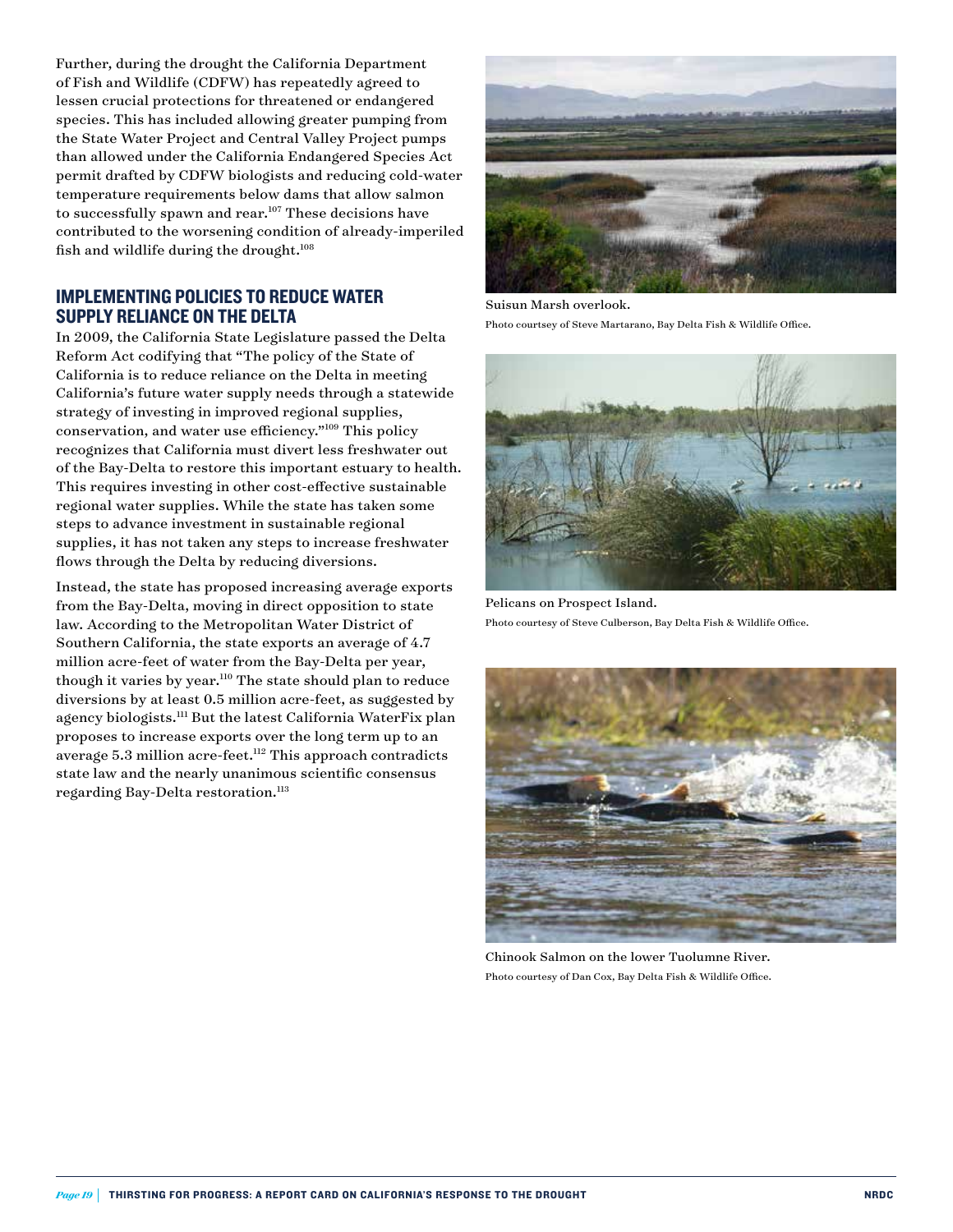

|                                                                 | <b>POINTS</b> | GRADE |
|-----------------------------------------------------------------|---------------|-------|
| <b>Urban Water Conservation</b><br>and Efficiency               | $\sqrt{2}$    |       |
| <b>Agricultural Water</b><br><b>Conservation and Efficiency</b> |               |       |
| <b>Stormwater Capture</b><br>and Reuse                          |               |       |
| <b>Water Recycling</b><br>and Reuse                             |               |       |
| <b>Restoring the San Francisco</b><br><b>Bay-Delta Estuary</b>  |               |       |

#### CONCLUSIONS AND RECOMMENDATIONS

Throughout this drought, California has made some strides toward improving its resiliency to inevitable future droughts, especially with regard to improving urban water conservation and efficiency and water recycling. In other sectors, however, including agricultural water use, and stormwater capture, much more can and should be done. And there is no doubt that the state's actions have worsened the condition of the San Francisco Bay-Delta Estuary's waterways, fisheries, and wildlife, which demand urgent, focused, and serious recovery efforts.

California has sufficient water to meet its needs, even in a prolonged drought, but much better planning, implementation, and enforcement is required to realize the untapped potential of agricultural efficency improvements, and stormwater capture, and to rededicate the flows needed to keep the Bay-Delta healthy. This report card describes specific ways the state should improve its target-setting, implementation, enforcement, and incentives in each of these sectors. The state has many other tools and actions at its disposal that could improve its ability to weather this and future droughts, many of which were described in a 2014 report, authored by NRDC and partner organizations, called "Wetter or Not—Actions to Ease the Current Drought and Prepare for the Next".

Governor Brown has endorsed restoring a healthy Bay-Delta and increasing investment in local, sustainable water supplies in the California Water Action Plan. But the state is making uneven progress toward achieving those goals, and is failing in some respects. We urge the state to renew its commitment to all of these goals and allowing its cities, farms, and environment to get better together.

The authors would like to thank the many individuals who offered valuable input and insights for this report, including Claire O'Connor, Ed Osann, Tracy Quinn, Ben Chou, Doug Obegi, Becky Hayat, Johanna Dyer, Steve Fleischli, Christina Swanson, Heather Cooley, Noah Garrison, and Robert Wilkinson. The report also benefited from the expertise of Kimiko Martinez, Mary Heglar, and Sue Rossi.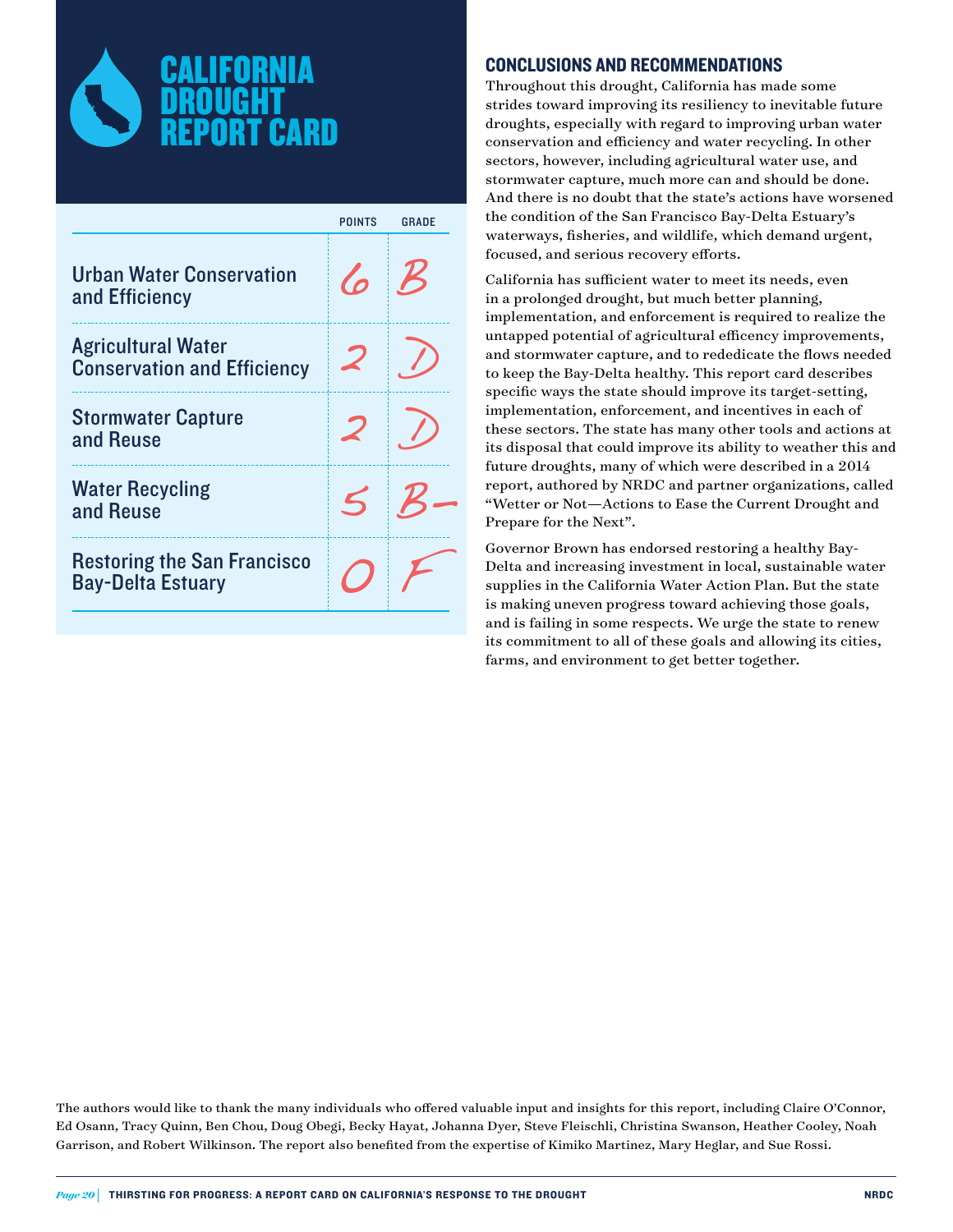#### ENDNOTES

1 National Weather Service, "Drought: Public Fact Sheet," National Oceanic and Atmospheric Administration (NOAA), May 2008, [www.nws.noaa.gov/os/](http://www.nws.noaa.gov/os/brochures/climate/DroughtPublic2.pdf) [brochures/climate/DroughtPublic2.pdf.](http://www.nws.noaa.gov/os/brochures/climate/DroughtPublic2.pdf)

2 Ibid.

3 NRDC and Pacific Institute, "Untapped Potential of California's Water Supply: Efficiency, Reuse and Stormwater," NRDC, June 2014, pp. 6, www.nrdc.org/ water/files/ca-water-supply-solutions-capstone-IB.pdf. One acre-foot of water is approximately enough to supply two families for one year (until we all become more efficient). One acre-foot equals 325,851 gallons.

4 NRDC and Pacific Institute, "Urban Water Conservation and Efficiency Potential in California," NRDC, June 2014, pp. 2, www.nrdc.org/water/files/cawater-supply-solutions-urban-IB.pdf.

5 Mount, J., et al., "Aquatic Ecosystem Stressors in the Sacramento-San Joaquin Delta," Public Policy Institute of California, 2012, pp. 12–13, [www.ppic.org/](file:///C:\Users\kpoole\AppData\Local\Microsoft\Windows\Temporary Internet Files\Content.Outlook\UFNBZ5MX\www.ppic.org\content\pubs\report\R_612JMR.pdf) [content/pubs/report/R\\_612JMR.pdf](file:///C:\Users\kpoole\AppData\Local\Microsoft\Windows\Temporary Internet Files\Content.Outlook\UFNBZ5MX\www.ppic.org\content\pubs\report\R_612JMR.pdf).

6 [http://deltacouncil.ca.gov/sites/default/files/documents/files/](http://deltacouncil.ca.gov/sites/default/files/documents/files/DeltaPlan_2013_CHAPTERS_COMBINED.pdf) [DeltaPlan\\_2013\\_CHAPTERS\\_COMBINED.pdf](http://deltacouncil.ca.gov/sites/default/files/documents/files/DeltaPlan_2013_CHAPTERS_COMBINED.pdf) at Executive Summary and 11.

7 California Water Code§ 85021, Division 35, Sacramento-San Joaquin Delta Reform Act of 2009. Delta Policy, [Stats.2009-2010, 7th Ex.Sess., c. 5 \(S.B.1\), § 39,](https://a.next.westlaw.com/Link/Document/FullText?findType=l&pubNum=1077005&cite=UUID%28ID13A7A80D0-A711DEAE3DF-B3744D42202%29&originatingDoc=N88F3E060E68011DEB299B7FB4D34B478&refType=SL&originationContext=document&transitionType=DocumentItem&contextData=%28sc.UserEnteredCitation%29)  [eff. Feb. 3, 2010](https://a.next.westlaw.com/Link/Document/FullText?findType=l&pubNum=1077005&cite=UUID%28ID13A7A80D0-A711DEAE3DF-B3744D42202%29&originatingDoc=N88F3E060E68011DEB299B7FB4D34B478&refType=SL&originationContext=document&transitionType=DocumentItem&contextData=%28sc.UserEnteredCitation%29).

8 California Water Code § 85020. Ibid*.*

9 *See* Association of California Water Agencies, "Sustainable Groundwater Management Act of 2014 – Fact Sheet," undated, http://www.acwa.com/sites/ default/files/post/groundwater/2014/04/2014-groundwater-fact-sheet.pdf.

10 NRDC and Pacific Institute, "Urban Water Conservation."

11 Debel, D., "Governor Brown Declares Drought State of Emergency," Office of Governor Edmund G. Brown, January 17, 2014, [http://gov.ca.gov/news.](http://gov.ca.gov/news.php?id=18368) [php?id=18368](http://gov.ca.gov/news.php?id=18368).

12 Office of Research, Planning, and Performance, "Emergency Conservation Regulation Update" (Presentation), California Water Boards, August 4, 2015, www.waterboards.ca.gov/water\_issues/programs/conservation\_portal/docs/ uw\_presentation080415.pdf.

13 Office of Governor Edmund G. Brown, "Governor Brown Directs First Ever Statewide Mandatory Water Reductions," Office of Governor Edmund G. Brown, April 1, 2015,<http://gov.ca.gov/news.php?id=18913>.

14 Office of Research, Planning, and Performance, "Emergency Conservation Regulation Update."

15 Kostyrko, G., "California Water Use Drops 31.3 Percent, Exceeds 25 Percent Mandate for July," California Water Boards, August 27, 2015, [www.waterboards.](file:///C:\Users\kpoole\AppData\Local\Microsoft\Windows\Temporary Internet Files\Content.Outlook\UFNBZ5MX\www.waterboards.ca.gov\press_room\press_releases\2015\pr082715_july_conservation.pdf) [ca.gov/press\\_room/press\\_releases/2015/pr082715\\_july\\_conservation.pdf](file:///C:\Users\kpoole\AppData\Local\Microsoft\Windows\Temporary Internet Files\Content.Outlook\UFNBZ5MX\www.waterboards.ca.gov\press_room\press_releases\2015\pr082715_july_conservation.pdf).

16 Kostyrko, G., "Californians Continue Meeting Governor's Water Conservation Mandate," California Water Boards, October 1, 2015, www.swrcb.ca.gov/press\_ room/press\_releases/2015/pr100115\_aug\_conservation.pdf.

17 Kostyrko, G., "Californians Continue Meeting Governor's Water Conservation Mandate," California Water Boards, October 1, 2015, www.swrcb.ca.gov/press\_ room/press\_releases/2015/pr100115\_aug\_conservation.pdf.

18 Bureau of Reclamation, "Reclamation: Managing Water in the West," (Draft Environmental Impact Statement), U.S. Department of the Interior, August 2014, pp. ES 29 and Table ES-2, www.usbr.gov/mp/nepa/documentShow.cfm?Doc\_ ID=19081.

19 Bureau of Reclamation, "Shasta Lake Water Resources Investigation," (Final Environmental Impact Statement), U.S. Department of the Interior, December 2014, pp. S-31, table S-2, www.usbr.gov/mp/nepa/documentShow.cfm?Doc\_ ID=22671.

20 [http://www.waterboards.ca.gov/water\\_issues/programs/conservation\\_](http://www.waterboards.ca.gov/water_issues/programs/conservation_portal/conservation_reporting.shtml) [portal/conservation\\_reporting.shtml](http://www.waterboards.ca.gov/water_issues/programs/conservation_portal/conservation_reporting.shtml).

21 "Water Conservation Portal-Enforcement," California Environmental Protection Agency, State Water Resources Control Board, (last updated October 2, 2015), [www.waterboards.ca.gov/water\\_issues/programs/conservation\\_portal/](http://www.waterboards.ca.gov/water_issues/programs/conservation_portal/enforcement.shtml) [enforcement.shtml.](http://www.waterboards.ca.gov/water_issues/programs/conservation_portal/enforcement.shtml)

22 NRDC and Pacific Institute, "Urban Water Conservation," pp. 2 and 8.

23 Ibid*. pp.* 8.

24 State of California, Executive Department, "Executive Order B29-15," April 1, 2015, [http://gov.ca.gov/docs/4.1.15\\_Executive\\_Order.pdf.](http://gov.ca.gov/docs/4.1.15_Executive_Order.pdf)

25 Quinn, T., "Why the Lawn Must Die," NRDC Switchboard, July 7, 2015, [http://switchboard.nrdc.org/blogs/tquinn/why\\_the\\_lawn\\_must\\_die.html?utm\\_](http://switchboard.nrdc.org/blogs/tquinn/why_the_lawn_must_die.html?utm_source=feedburner&utm_medium=feed&utm_campaign=Feed%3A+switchboard_tquinn+%28Switchboard%3A+Tracy+Quinn%27s+Blog%29) [source=feedburner&utm\\_medium=feed&utm\\_campaign=Feed%3A+switchboard\\_](http://switchboard.nrdc.org/blogs/tquinn/why_the_lawn_must_die.html?utm_source=feedburner&utm_medium=feed&utm_campaign=Feed%3A+switchboard_tquinn+%28Switchboard%3A+Tracy+Quinn%27s+Blog%29) [tquinn+%28Switchboard%3A+Tracy+Quinn%27s+Blog%29.](http://switchboard.nrdc.org/blogs/tquinn/why_the_lawn_must_die.html?utm_source=feedburner&utm_medium=feed&utm_campaign=Feed%3A+switchboard_tquinn+%28Switchboard%3A+Tracy+Quinn%27s+Blog%29)

#### 26 Ibid*.*

27 Quinn, T., "California Energy Commission Takes Step to Save California Billions of Gallons of Water," NRDC Switchboard, April 8, 2015, [http://](http://switchboard.nrdc.org/blogs/tquinn/california_energy_commission_t.html) [switchboard.nrdc.org/blogs/tquinn/california\\_energy\\_commission\\_t.html](http://switchboard.nrdc.org/blogs/tquinn/california_energy_commission_t.html).

28 "WaterSense," U.S. Environmental Protection Agency, [http://www3.epa.gov/](http://www3.epa.gov/watersense/) [watersense/\(](http://www3.epa.gov/watersense/)Accessed October 3, 2015).

29 National Agricultural Statistics Service, "Table 28, Land Irrigated in the Open by Method of Water Distribution: 2013 and 2008," U.S. Department of  $\label{eq:4} {\rm Agriculture, \,www.agesensus.} us da.gov/Publications/2012/Online\_Resources/$ [Farm\\_and\\_Ranch\\_Irrigation\\_Survey/fris13\\_2\\_028\\_028.pdf.](http://www.agcensus.usda.gov/Publications/2012/Online_Resources/Farm_and_Ranch_Irrigation_Survey/fris13_2_028_028.pdf)

30 NRDC and Pacific Institute, "Agricultural Water Conservation and Efficiency Potential in California," NRDC, June 2014, [www.nrdc.org/water/files/ca-water](http://www.nrdc.org/water/files/ca-water-supply-solutions-ag-efficiency-IB.pdf)[supply-solutions-ag-efficiency-IB.pdf](http://www.nrdc.org/water/files/ca-water-supply-solutions-ag-efficiency-IB.pdf).

31 Ibid., pp. 2.

32 Howitt, R. et al., "Harsher Drought Impacts Forecast for California Agriculture," California WaterBlog, June 2, 2015, [http://californiawaterblog.](http://californiawaterblog.com/2015/06/02/harsher-drought-impacts-forecast-for-california-agriculture/) [com/2015/06/02/harsher-drought-impacts-forecast-for-california-agriculture/](http://californiawaterblog.com/2015/06/02/harsher-drought-impacts-forecast-for-california-agriculture/)  Based on an estimated 29 million acre-feet of agricultural applied water statewide.

33 Wyatt, D. and Bulletin, M., "Farmers Cut Water Use 31%: SSJID Growers Out Save South State Cities," Western Water Blog, July 14, 2015, [http://](http://westernwaterblog.typepad.com/westernwaterblog/2015/07/farmers-cut-water-use-31.html) [westernwaterblog.typepad.com/westernwaterblog/2015/07/farmers-cut-water](http://westernwaterblog.typepad.com/westernwaterblog/2015/07/farmers-cut-water-use-31.html)[use-31.html](http://westernwaterblog.typepad.com/westernwaterblog/2015/07/farmers-cut-water-use-31.html).

34 California Natural Resources Agency et al., *California Water Action Plan* at 5, January 2014, http://resources.ca.gov/california\_water\_action\_plan/5.

35 California Water Code §§ 10608.48, Division 6, Conservation, Development, and Utilization of State Water Resources, Stats. 2009, 7th Ex. Sess., Ch. 4, Sec. 1. Effective February 3, 2010.

36 O'Connor, C. and Christian-Smith, J., "Implementation of the Agricultural Water Management Planning Act: A Review of Agricultural Water Management Plans," NRDC, August 2013, [http://www.nrdc.org/water/files/ca-agricultural](http://www.nrdc.org/water/files/ca-agricultural-water-planning-IP.pdf)[water-planning-IP.pdf](http://www.nrdc.org/water/files/ca-agricultural-water-planning-IP.pdf).

37 Martinez, K., "NRDC Files Suit to Maximize Water Savings from California Water Grants," NRDC, May 29, 2015, [www.nrdc.org/media/2015/150529a.asp](http://www.nrdc.org/media/2015/150529a.asp).

38 "About Water Use Efficiency," California Department of Water Resources, [www.water.ca.gov/wateruseefficiency/.](http://www.water.ca.gov/wateruseefficiency/) (Accessed October 3, 2015.)

39 O'Connor, C. and Christian-Smith, J., "Implementation of the Agricultural Water Management Planning Act."

40 State of California, "Executive Order B29-15."

41 Glenn-Colusa Irrigation District, "GCID Landowner and Water Use Meetings," (Presentation), Glenn-Colusa Irrigation District, January 14–15, 2014, slide 16, www.gcid.net/Meetings/2014%20Water%20User%20Meeting%201-14-14.pdf.

42 Bryant, L., "Organic Matter Can Improve Your Soil's Water Holding Capacity," NRDC Switchboard, May 27, 2015, [http://switchboard.nrdc.org/blogs/lbryant/](http://switchboard.nrdc.org/blogs/lbryant/organic_matter.html) [organic\\_matter.html](http://switchboard.nrdc.org/blogs/lbryant/organic_matter.html).

43 "Agricultural Resources Management Survey Farm Financial and Crop Production Practices, Crop Production Practices for Corn 2010: All Survey States, Crop Insurance Report, Tillage System Row Group," USDA Economic Research Service. http://www.ers.usda.gov/data-products/arms-farm-financial-and-cropproduction-practices/tailored-reports-crop-production-practices.aspx (accessed July 10, 2014).

44 Blanco-Canqui, H., *Addition of Cover Crops Enhances No-till Potential for Improving Soil Physical Properties*, The Soil Science Society of America, Inc., Madison, WI, vol. 75, no. 1, 2011, pp. 1471.

45 Office of Governor Edmund G. Brown, "Governor Brown Signs Drought Legislation," Office of Governor Edmund G. Brown, March 1, 2014, [www.gov.](http://www.gov.ca.gov/news.php?id=18432) [ca.gov/news.php?id=18432](http://www.gov.ca.gov/news.php?id=18432).

46 California Senate Budget and Fiscal Review Committee, "Budget Act of 2015,"Senate Rules Committee, March 24, 2015, [http://leginfo.legislature.ca.gov/](http://leginfo.legislature.ca.gov/faces/billAnalysisClient.xhtml?bill_id=201520160AB91) [faces/billAnalysisClient.xhtml?bill\\_id=201520160AB91](http://leginfo.legislature.ca.gov/faces/billAnalysisClient.xhtml?bill_id=201520160AB91) See Senate Floor analysis of AB 91

47 "California Drought: Crop Sectors," U.S. Department of Agriculture, Economic Research Service, [www.ers.usda.gov/topics/in-the-news/california](http://www.ers.usda.gov/topics/in-the-news/california-drought-farm-and-food-impacts/california-drought-crop-sectors.aspx)[drought-farm-and-food-impacts/california-drought-crop-sectors.aspx.](http://www.ers.usda.gov/topics/in-the-news/california-drought-farm-and-food-impacts/california-drought-crop-sectors.aspx) (Accessed October 5, 2015.)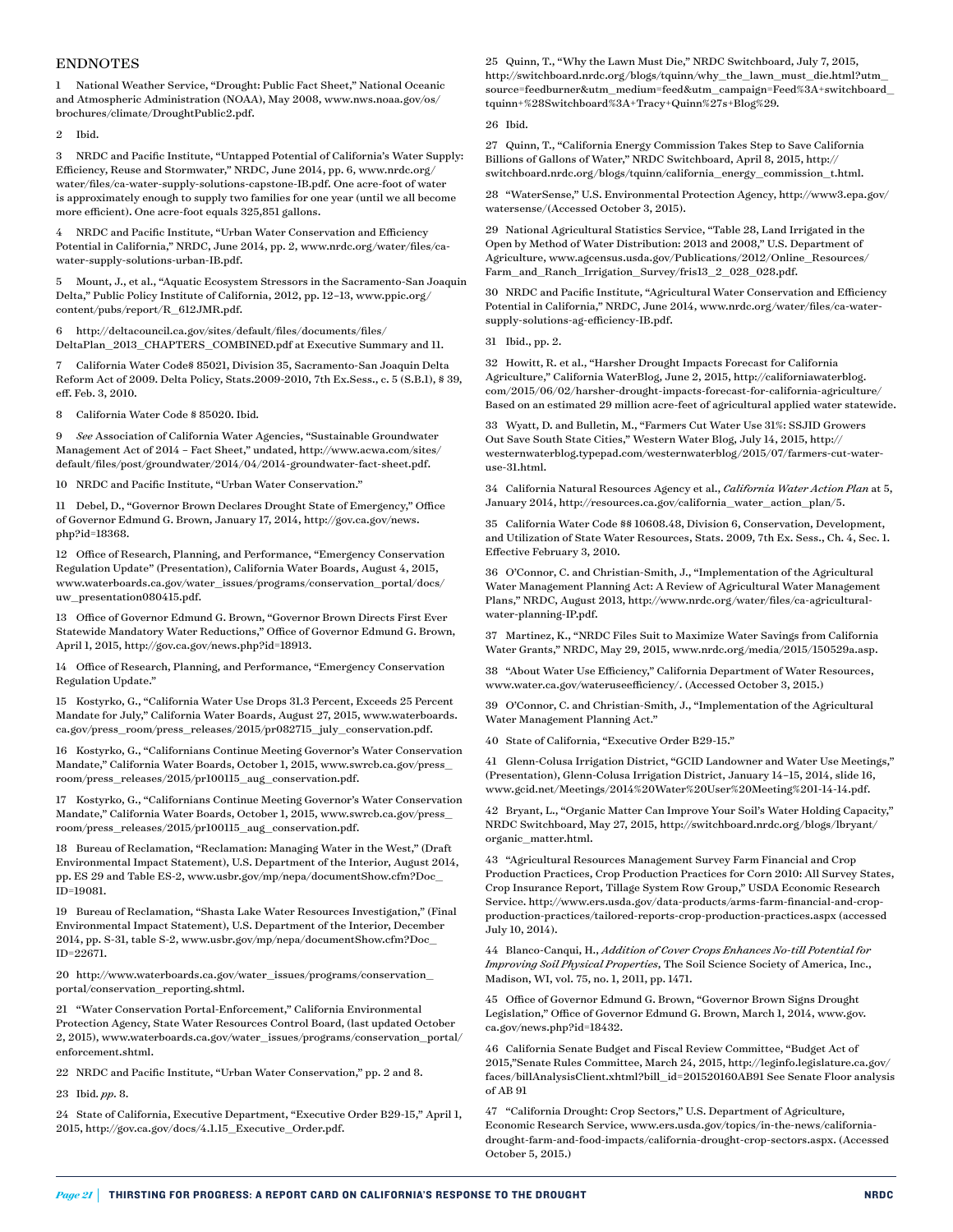48 "Food Price Outlook, 2015–2016: Summary Findings," U.S. Department of Agriculture, Economic Research Service, [www.ers.usda.gov/data-products/food](http://www.ers.usda.gov/data-products/food-price-outlook/summary-findings.aspx#foodCPI)[price-outlook/summary-findings.aspx#foodCPI.](http://www.ers.usda.gov/data-products/food-price-outlook/summary-findings.aspx#foodCPI) (Accessed October 5, 2015.)

49 Howitt, R., et al., "Harsher Drought Impacts Forecast for California Agriculture," California WaterBlog, June 2, 2015, [http://californiawaterblog.](http://californiawaterblog.com/2015/06/02/harsher-drought-impacts-forecast-for-california-agriculture/) [com/2015/06/02/harsher-drought-impacts-forecast-for-california-agriculture/.](http://californiawaterblog.com/2015/06/02/harsher-drought-impacts-forecast-for-california-agriculture/)

50 [http://californiawaterblog.com/2015/04/22/food-prices-and-the-california](http://californiawaterblog.com/2015/04/22/food-prices-and-the-california-drought/)[drought/.](http://californiawaterblog.com/2015/04/22/food-prices-and-the-california-drought/)

51 O'Connor, C. and Christian-Smith, J., "Implementation of the Agricultural Water Management Planning Act."

52 NRDC and Pacific Institute, "Stormwater Capture Potential in Urban and Suburban California," NRDC, June 2014, p. 2, [www.nrdc.org/water/files/ca](http://www.nrdc.org/water/files/ca-water-supply-solutions-stormwater-IB.pdf)[water-supply-solutions-stormwater-IB.pdf.](http://www.nrdc.org/water/files/ca-water-supply-solutions-stormwater-IB.pdf)

53 NRDC, "A Clear Blue Future: How Greening California Cities Can Address Water Resources and Climate Challenges in the 21st Century," August 2009, p. 11, www.nrdc.org/water/lid/files/lid.pdf.

54 California Natural Resources Agency et al., *California Water Action Plan* at 15, January 2014, http://resources.ca.gov/california\_water\_action\_plan/.

55 State Water Resources Control Board, "Policy for Water Quality Control for Recycled Water (Recycled Water Policy),"California Water Boards, January 22, 2013, slide 1, [www.swrcb.ca.gov/water\\_issues/programs/water\\_recycling\\_](http://www.swrcb.ca.gov/water_issues/programs/water_recycling_policy/docs/rwp_revtoc.pdf) [policy/docs/rwp\\_revtoc.pdf](http://www.swrcb.ca.gov/water_issues/programs/water_recycling_policy/docs/rwp_revtoc.pdf).

56 State of California, Natural Resources Agency, and Department of Water Resources, "California Water Plan, Update 2013: Investing in Innovation and Infrastructure, Bulletin 160-13," State of California, Vol. 3, October 2014, pp. 1–9 and 1–10, www.waterplan.water.ca.gov/docs/cwpu2013/Final/Vol3-full2.pdf.

57 State of California, Natural Resources Agency, and Department of Water Resources, "California Water Plan, Update 2013: Investing in Innovation and Infrastructure," State of California, vol. 3, October 2014, pp. 20–11 [www.](http://www.waterplan.water.ca.gov/docs/cwpu2013/Final/Vol3-full2.pdf) [waterplan.water.ca.gov/docs/cwpu2013/Final/Vol3-full2.pdf](http://www.waterplan.water.ca.gov/docs/cwpu2013/Final/Vol3-full2.pdf).

58 Department of Water Resources, "California Water Plan, Update 2009: Integrated Water Management, Bulletin 160-09," Department of Water Resources, vol. 2, December 2009, pp. 19–10. [www.waterplan.water.ca.gov/docs/](http://www.waterplan.water.ca.gov/docs/cwpu2009/0310final/v2_all_cwp2009.pdf) [cwpu2009/0310final/v2\\_all\\_cwp2009.pdf.](http://www.waterplan.water.ca.gov/docs/cwpu2009/0310final/v2_all_cwp2009.pdf)

59 "Statewide Storm Water Program," State Water Resources Control Board, [www.waterboards.ca.gov/water\\_issues/programs/stormwater/strategy\\_initiative.](http://www.waterboards.ca.gov/water_issues/programs/stormwater/strategy_initiative.shtml) [shtml](http://www.waterboards.ca.gov/water_issues/programs/stormwater/strategy_initiative.shtml). (Accessed October 5, 2015.)

60 California Water Boards, "Storm Water Strategic Initiative: Proposal to Develop a Storm Water Program Workplan and Implementation Strategy, Including Projects for Immediate Action," (Draft), California Water Boards, June 25, 2015, pp. 1, [www.waterboards.ca.gov/water\\_issues/programs/stormwater/](http://www.waterboards.ca.gov/water_issues/programs/stormwater/docs/strategy_initiative/sw_strategy_draft_workplan.pdf) [docs/strategy\\_initiative/sw\\_strategy\\_draft\\_workplan.pdf](http://www.waterboards.ca.gov/water_issues/programs/stormwater/docs/strategy_initiative/sw_strategy_draft_workplan.pdf).

61 California Regional Water Quality Control Board, Los Angels Region, "Order No. R4-2012-0157, NPDES Permit No. CAS004001," adopted at the June 16, 2015 meeting of the State Water Resources Control Board, [www.swrcb.ca.gov/board\\_](http://www.swrcb.ca.gov/board_decisions/adopted_orders/water_quality/2015/wqo2015_0075.pdf) [decisions/adopted\\_orders/water\\_quality/2015/wqo2015\\_0075.pdf.](http://www.swrcb.ca.gov/board_decisions/adopted_orders/water_quality/2015/wqo2015_0075.pdf)

62 "Rain and Precipitation," U.S. Geological Survey, [http://water.usgs.gov/edu/](http://water.usgs.gov/edu/earthrain.html) [earthrain.html](http://water.usgs.gov/edu/earthrain.html). (Accessed October 3, 2015.); "Los Angeles County, California," Wikipedia, [https://en.wikipedia.org/wiki/Los\\_Angeles\\_County,\\_California](https://en.wikipedia.org/wiki/Los_Angeles_County,_California), (Accessed October 3, 2015.); Leslie, J., "Los Angeles, City of Water," New York Times, December 6, 2014, [www.nytimes.com/2014/12/07/opinion/sunday/los-angeles](http://www.nytimes.com/2014/12/07/opinion/sunday/los-angeles-city-of-water.html?_r=1)[city-of-water.html?\\_r=1](http://www.nytimes.com/2014/12/07/opinion/sunday/los-angeles-city-of-water.html?_r=1).

63 Hanak, E., et al., "Paying for Water in California," Public Policy Institute of California, March 2014, [www.ppic.org/content/pubs/report/R\\_314EHR.pdf.](http://www.ppic.org/content/pubs/report/R_314EHR.pdf)

64 State Water Resources Control Board, "Resolution No. 2015-Draft Storm Water Resource Plan Guidelines," [www.waterboards.ca.gov/water\\_issues/](http://www.waterboards.ca.gov/water_issues/programs/grants_loans/swgp/docs/draft_resolution_swrpg.pdf) [programs/grants\\_loans/swgp/docs/draft\\_resolution\\_swrpg.pdf](http://www.waterboards.ca.gov/water_issues/programs/grants_loans/swgp/docs/draft_resolution_swrpg.pdf). (Accessed October 3, 2015.)

65 Water Code sec. 10563(c)(1).

66 California Water Boards and Stormwater Grants Program, "Proposition 1 Stormwater Grant Program Guidelines: Public Review Draft," California Water Boards and Stormwater Grants Program, August 2015, www.waterboards.ca.gov/ water\_issues/programs/grants\_loans/swgp/docs/prop1\_swgp\_guidelines\_ public\_review\_draft.pdf.

67 NRDC and Pacific Institute, "Water Reuse Potential in California," NRDC, June 2014, pp. 2, [www.nrdc.org/water/files/ca-water-supply-solutions-reuse-IB.](http://www.nrdc.org/water/files/ca-water-supply-solutions-reuse-IB.pdf) [pdf](http://www.nrdc.org/water/files/ca-water-supply-solutions-reuse-IB.pdf).

68 Ayala, G., "Drought Proof Water Supply Project Gears Up to Produce 100 MGD," Orange County Water District, June 10, 2014, [www.gwrsystem.com/](http://www.gwrsystem.com/images/stories//press-release/Archive/2014/06.16.14-Drought Proof Water Supply Project Gears up to Produce 100 MGD.pdf) [images/stories//press-release/Archive/2014/06.16.14-Drought%20Proof%20](http://www.gwrsystem.com/images/stories//press-release/Archive/2014/06.16.14-Drought Proof Water Supply Project Gears up to Produce 100 MGD.pdf) [Water%20Supply%20Project%20Gears%20up%20to%20Produce%20100%20MGD.](http://www.gwrsystem.com/images/stories//press-release/Archive/2014/06.16.14-Drought Proof Water Supply Project Gears up to Produce 100 MGD.pdf) [pdf](http://www.gwrsystem.com/images/stories//press-release/Archive/2014/06.16.14-Drought Proof Water Supply Project Gears up to Produce 100 MGD.pdf).

69 NRDC and Pacific Institute, "Water Reuse Potential in California."

70 California, Environmental Protection Agency, State Water Resources Control Board, "Recycled Water Policy," Adopted 2009, Amended January 22, 2013, [www.waterboards.ca.gov/board\\_decisions/adopted\\_orders/resolutions/2013/](http://www.waterboards.ca.gov/board_decisions/adopted_orders/resolutions/2013/rs2013_0003_a.pdf) [rs2013\\_0003\\_a.pdf](http://www.waterboards.ca.gov/board_decisions/adopted_orders/resolutions/2013/rs2013_0003_a.pdf).

71 Ibid., figure 1.

72 NRDC and Pacific Institute, "Water Reuse Potential in California," at 2.

73 http://www.waterboards.ca.gov/press\_room/press\_releases/2014/pr031914. pdf.

74 "Current estimate of 800,000 acre-feet of recycled water supplies is based on personal communications with James Maughan, SWRCB.

75 NRDC and Pacific Institute, "Water Reuse Potential in California," at 2.

76 California Department of Public Health, "DPH-14-003E Groundwater Replenishment Using Recycled Water," June 18, 2014, [www.cdph.ca.gov/services/](http://www.cdph.ca.gov/services/DPOPP/regs/Pages/DPH14-003EGroundwaterReplenishmentUsingRecycledWater.aspx) [DPOPP/regs/Pages/DPH14-003EGroundwaterReplenishmentUsingRecycledWat](http://www.cdph.ca.gov/services/DPOPP/regs/Pages/DPH14-003EGroundwaterReplenishmentUsingRecycledWater.aspx) [er.aspx](http://www.cdph.ca.gov/services/DPOPP/regs/Pages/DPH14-003EGroundwaterReplenishmentUsingRecycledWater.aspx).

77 California Senate Budget and Fiscal Review Committee, "Budget Act of 2015,"Senate Rules Committee, March 24, 2015, [http://leginfo.legislature.ca.gov/](http://leginfo.legislature.ca.gov/faces/billAnalysisClient.xhtml?bill_id=201520160AB91) [faces/billAnalysisClient.xhtml?bill\\_id=201520160AB91](http://leginfo.legislature.ca.gov/faces/billAnalysisClient.xhtml?bill_id=201520160AB91) See Senate Floor analysis of AB 91.

78 California State Water Resources Control Board, Division of Financial Assistance, "Water Recycling Funding Program Guidelines," State Water Resources Control Board, June 16, 2015, [www.waterboards.ca.gov/water\\_issues/](http://www.waterboards.ca.gov/water_issues/programs/grants_loans/water_recycling/docs/wrfp_guidelines.pdf) [programs/grants\\_loans/water\\_recycling/docs/wrfp\\_guidelines.pdf.](http://www.waterboards.ca.gov/water_issues/programs/grants_loans/water_recycling/docs/wrfp_guidelines.pdf)

79 State Water Resources Control Board, "Corrected Version: Resolution No. 2014-0015," adopted at a meeting of the State Water Resources Control Board on March 18, 2014, [www.swrcb.ca.gov/board\\_decisions/adopted\\_orders/](http://www.swrcb.ca.gov/board_decisions/adopted_orders/resolutions/2014/rs2014_0015.pdf) [resolutions/2014/rs2014\\_0015.pdf](http://www.swrcb.ca.gov/board_decisions/adopted_orders/resolutions/2014/rs2014_0015.pdf).

80 State Water Resources Control Board, "Water Recycling Projects Applying for 1% Financing Through the Clean Water State Revolving Fund," State Water Resources Control Board, September 16, 2015, [www.waterboards.ca.gov/water\\_](http://www.waterboards.ca.gov/water_issues/programs/grants_loans/water_recycling/docs/1percent_wrd_projects.pdf) [issues/programs/grants\\_loans/water\\_recycling/docs/1percent\\_wrd\\_projects.](http://www.waterboards.ca.gov/water_issues/programs/grants_loans/water_recycling/docs/1percent_wrd_projects.pdf) [pdf](http://www.waterboards.ca.gov/water_issues/programs/grants_loans/water_recycling/docs/1percent_wrd_projects.pdf).

81 "Division of Drinking Water's Recycled Water Information," State Water Resources Control Board, [www.waterboards.ca.gov/drinking\\_water/certlic/](http://www.waterboards.ca.gov/drinking_water/certlic/drinkingwater/RecycledWater.shtml) [drinkingwater/RecycledWater.shtml.](http://www.waterboards.ca.gov/drinking_water/certlic/drinkingwater/RecycledWater.shtml) (Accessed October 3, 2015.)

82 "Recycled Water—Expert Panel to Advise on Developing Uniform Recycling Criteria for Indirect Potable Reuse Via Surface Water Augmentation and on the Feasibility of Developing Such Criteria for Direct Potable Use," State Water Resources Control Board, last updated February 23, 2015, [www.waterboards.](http://www.waterboards.ca.gov/drinking_water/certlic/drinkingwater/RW_SWA_DPRexpertpanel.shtml) [ca.gov/drinking\\_water/certlic/drinkingwater/RW\\_SWA\\_DPRexpertpanel.shtml](http://www.waterboards.ca.gov/drinking_water/certlic/drinkingwater/RW_SWA_DPRexpertpanel.shtml). (Accessed October 3, 2015.)

83 NRDC and Pacific Institute, "Water Reuse Potential in California," pp. 3.

84 Florida Statute Title XXIX, §§ 403.089(9), (9)(c)(2),Public Health, Environmental Control, State, regional, and local stormwater manangement plans and programs, 2015.

85 California Senate, "Senate Bill No. 163," California Legislature—2015–2016 Regular Section, introduced by Senator Hertzberg February 4, 2015, [http://](http://leginfo.legislature.ca.gov/faces/billTextClient.xhtml?bill_id=201520160SB163) [leginfo.legislature.ca.gov/faces/billTextClient.xhtml?bill\\_id=201520160SB163](http://leginfo.legislature.ca.gov/faces/billTextClient.xhtml?bill_id=201520160SB163).

86 California Department of Finance, "Legislative Counsel's Digest: California Environmental Quality Act: exemption: recycled water systems," May 20, 2015, [www.dof.ca.gov/budgeting/trailer\\_bill\\_language/natural\\_resources\\_and\\_](http://www.dof.ca.gov/budgeting/trailer_bill_language/natural_resources_and_capital_outlay/documents/832CEQAExemptionforWaterRecycling_000.pdf) [capital\\_outlay/documents/832CEQAExemptionforWaterRecycling\\_000.pdf.](http://www.dof.ca.gov/budgeting/trailer_bill_language/natural_resources_and_capital_outlay/documents/832CEQAExemptionforWaterRecycling_000.pdf)

87 Legislative Analyst's Office, "Achieving State Goals for the Sacramento-San Joaquin Delta," January 2015, p. 7, www.lao.ca.gov/reports/2015/res/delta/sac-sjdelta-011515.pdf.

88 http://www.dfg.ca.gov/fish/Resources/Chinook/.

89 California Water Code §. 85020(c).

90 California Natural Resources Agency, California Department of Food and Agriculture, California Environmental Protection Agency, "California Water Action Plan," State of California, pp. 7 [http://resources.ca.gov/docs/california\\_](http://resources.ca.gov/docs/california_water_action_plan/Final_California_Water_Action_Plan.pdf) [water\\_action\\_plan/Final\\_California\\_Water\\_Action\\_Plan.pdf](http://resources.ca.gov/docs/california_water_action_plan/Final_California_Water_Action_Plan.pdf). (Accessed October 3, 2015.)